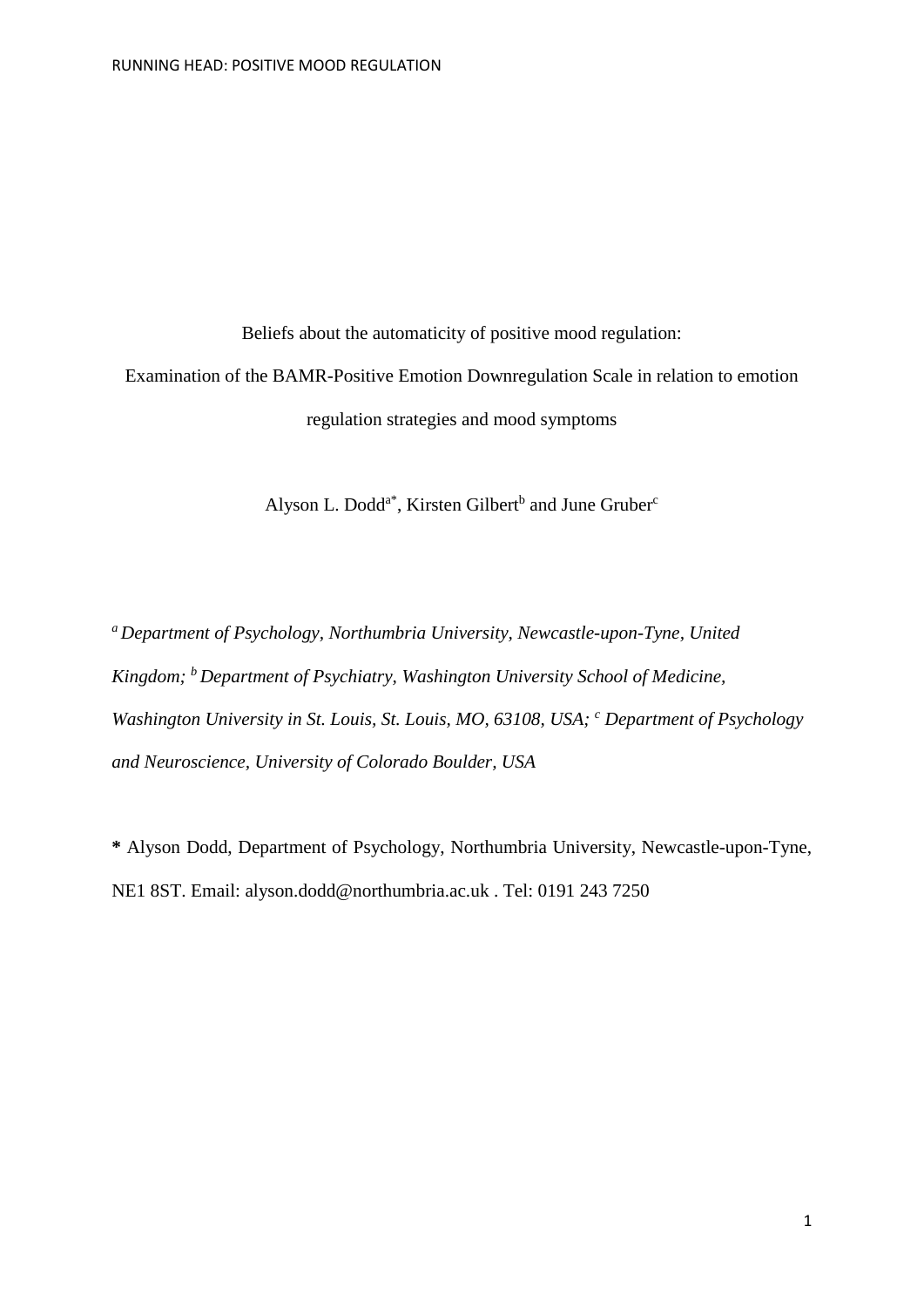**Beliefs about the automaticity of positive mood regulation: Examination of the BAMR-Positive Emotion Downregulation Scale in relation to emotion regulation strategies and mood symptoms**

## **Abstract**

Emotion regulation is a topic of great interest due to its relevance to navigating everyday life, as well as its relevance to psychopathology. Recent research indicates that beliefs about the automaticity of mood regulation are critical to psychological health. In the present study we assessed beliefs about the automaticity of positive mood regulation in relationship to self-reported mood symptoms and explicit emotion regulation strategies. Participants (*n =* 200) completed an online survey including a scale assessing beliefs about automatic downregulation of positive emotions (i.e., BAMR-PED), beliefs about automatic mood regulation for negative emotions, mood symptoms, and emotion regulation strategies. Results suggested that beliefs about automatic positive emotion regulation were associated with unhelpful emotion regulation strategies and reduced negative affect as well as fewer depressive, manic, and anxiety symptoms. Test-retest of the novel BAMR-PED measure was tested with a further sample  $(n = 46)$  and found to be acceptable. Future research should explore how these automatic beliefs have relevance to clinical disorders characterised by positive emotion disturbance, such as bipolar disorder.

Key words: emotion regulation; affect; hypomanic personality; bipolar disorder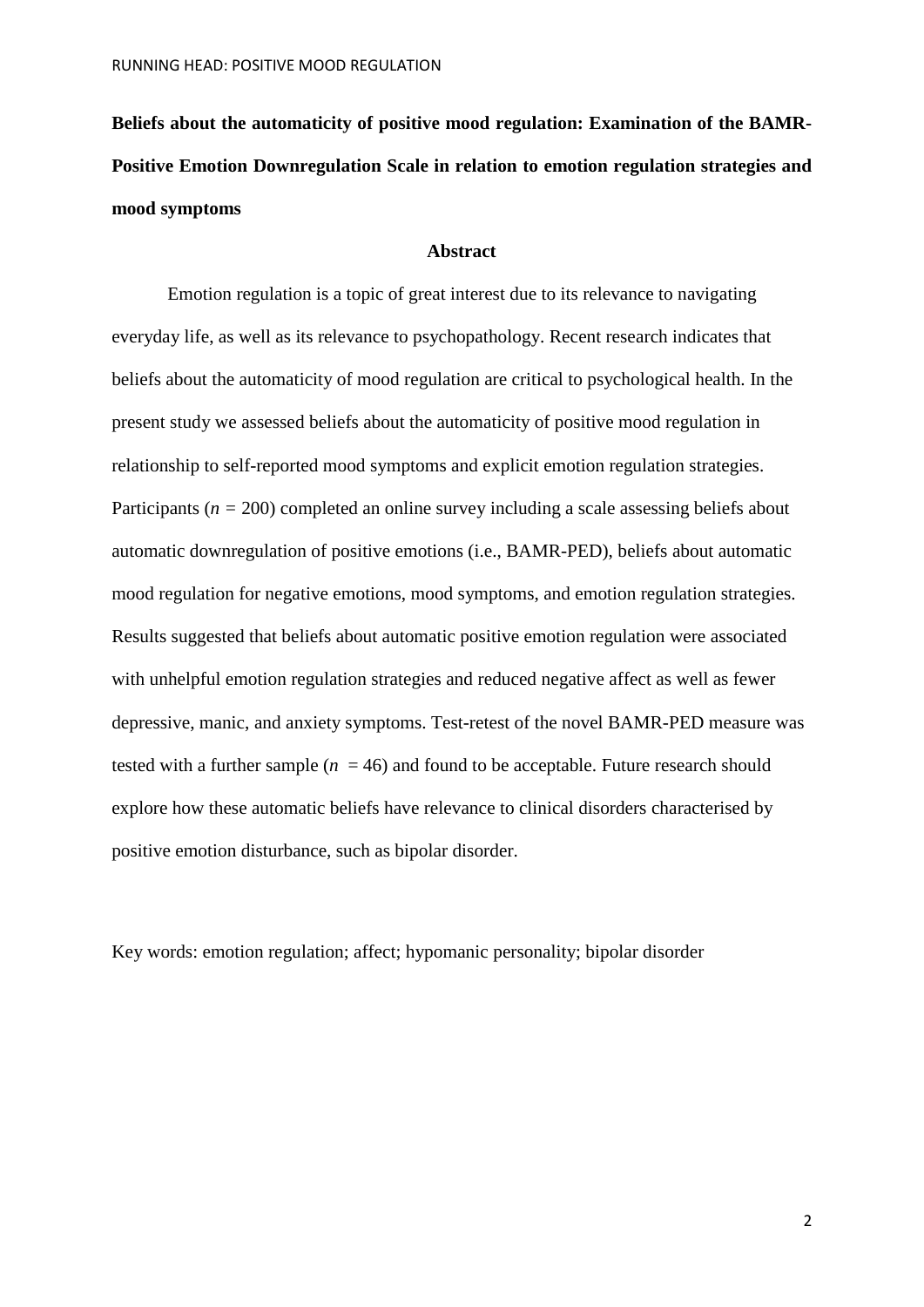Emotion regulation is the process of maintaining, enhancing or modifying emotions (Gross, 2015). Dual-process theories of emotion regulation suggest that it can be both effortful and automatic (Gyurak, Gross, & Etkin, 2011; Tugade & Fredrickson, 2007). During *effortful* emotion regulation, people consciously engage in regulatory attempts. *Automatic* emotion regulation is an implicit process. This does not require our attention and resources, whereas effortful emotion regulation is important for ensuring emotions are contextappropriate. Therefore, the ability to switch between automatic and effortful regulation is vital.

Considerable research has focused on negative emotion regulation; why we do it, how we do it, which strategies are effective, and its relationship with mental health. For example, rumination and risk-taking in response to low mood exacerbate depression (Nolen-Hoeksema, 1991). There is increasing evidence that the ability to maintain and enhance positive emotions influences mental health (Carl, Soskin, Kearns & Barlow, 2013). Dampening positive emotions has been linked to depression and mania risk (Carl et al., 2013; Feldman, Johnson & Joorman, 2008), whereas active attempts to harness or upregulate positive emotions improves wellbeing, given people typically desire heightened positive emotions (Tugade & Fredrickson, 2007).

However, as with negative emotion regulation, the ability to let positive emotions automatically run their course where appropriate is important, as this ability means expending less effort and having resources for other activities. The *beliefs* that individuals have about their ability to automatically regulate their emotions are one factor thought to influence emotion regulation (e.g., Tamir, 2009, 2016). Initial work highlighted that stronger beliefs in the process of automatic negative emotion regulation were associated with higher wellbeing, adaptive emotion regulation, and lower depression (Hutchison & Gunthert, 2013). This supports the theory that automatic emotion regulation is adaptive and important for wellbeing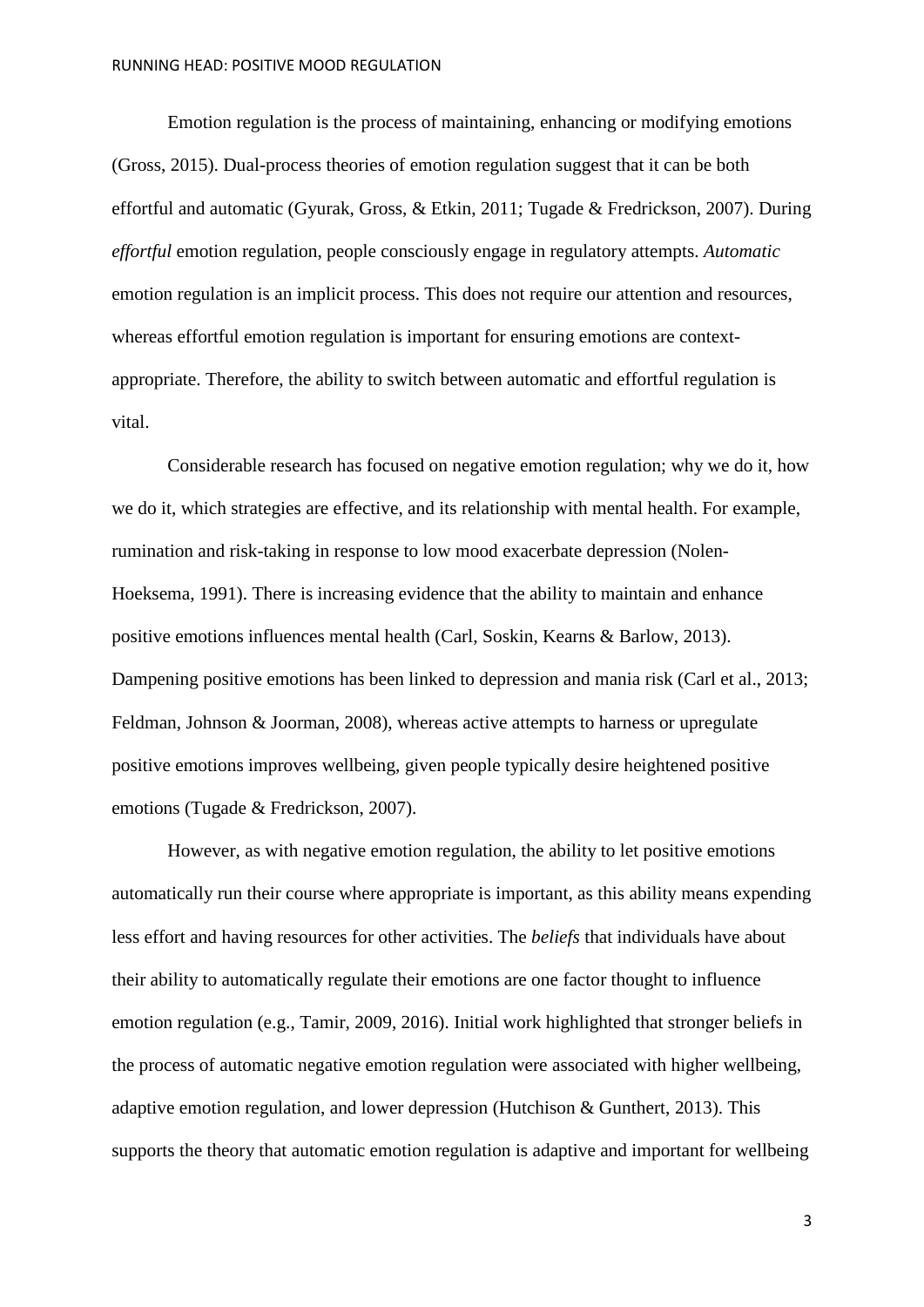(Gyurak, et al., 2011). Therefore, it is reasonable to expect that beliefs about automatic positive emotion regulation would also be related to enhanced wellbeing, reduced engagement with maladaptive emotion regulation strategies, and mental health. To date, no research has explored beliefs about the automaticity of positive emotions and their association with emotion regulation, current affect, and clinical outcomes.

This study focused on beliefs about automatic downregulation of positive emotions in the context of mania risk. This was of interest as when it comes to *excessive* happiness/excitement, accepting that what goes up must come down and allowing this to happen on its own is hypothetically adaptive. This is of particular significance to bipolar disorder (BD), in light of theory and evidence that suggest BD is characterised by persistent positive emotion, positive emotion dysregulation, and excessive attempts to regulate positive emotions (Carl et al., 2013; du Pont et al., 2016; Gruber, 2011). The mechanisms underpinning this require investigation. If beliefs about automatic positive emotion regulation are associated with fewer emotion regulation difficulties better outcomes mental health outcomes (as they are for beliefs about automatic *negative* mood regulation; Hutchison & Gunthert, 2013), the opposite would be expected for people lacking these beliefs. For example, if people at higher mania risk do not believe excessive positive emotions resolve on their own, this could be expected to link to greater tendencies to dampen positive emotions, thought to be an attempt to prevent high moods from escalating (Feldman et al., 2008).

In addition to dampening, there are links between mania risk and amplifying positive affect (positive rumination; Feldman et al., 2008) and responses to negative emotions (rumination, risk-taking; Knowles, 2005). This suggests a general tendency towards problematic effortful emotion regulation in those at higher risk of mania. As such, exploring negative emotion regulation strategies as well as beliefs about automatic negative emotion regulation is also of interest. It would be expected that higher beliefs about automatic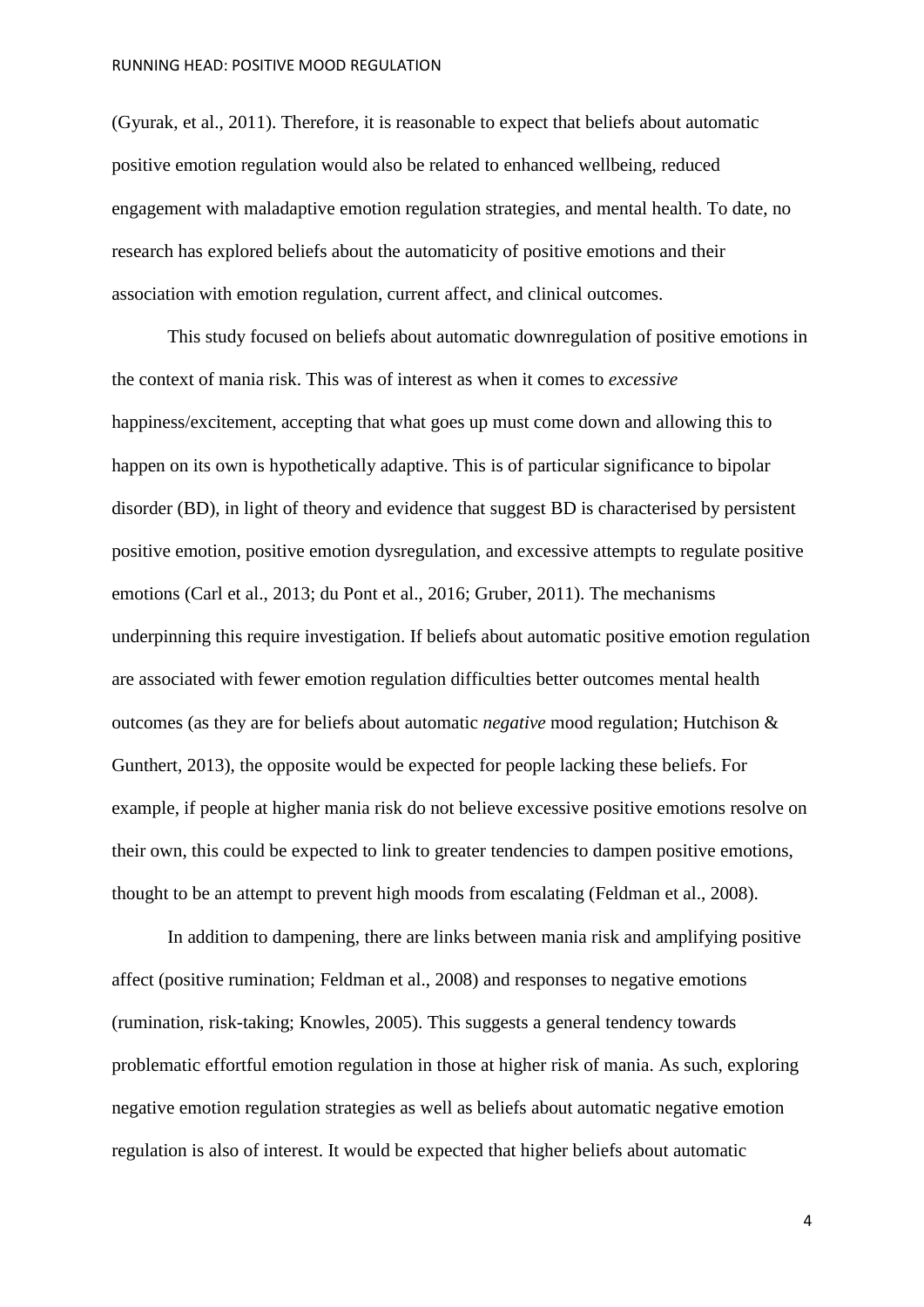emotion regulation (both positive and negative) would be related to tendencies to use unhelpful emotion regulation strategies, as a potential mechanism driving use of these strategies.

Further, theory and evidence suggests that emotion regulation disturbance is transdiagnostic, and tendencies to engage in maladaptive positive and negative emotion regulation are associated with a range of mental health symptoms including hypomania, anxiety and depression (Carl et al., 2013; Knowles et al., 2005; McLaughlin & Nolen-Hoeksema, 2011). Looking beyond mania risk is therefore of interest when examining beliefs about emotion regulation and the strategies used for emotion regulation, with the expectation that beliefs about automatic emotion regulation would be independently associated with mental health difficulties over and above effortful emotion regulation, as an additional potential transdiagnostic process that could partly explain comorbidity.

To do this, the present investigation adapted the beliefs about automatic negative mood regulation (BAMR) scale developed by Hutchison and Gunthert (2013), to develop a complementary tool for assessing the extent to which people believe *positive* emotions regulate automatically. As the BAMR is about the dissolution rather than augmentation of negative emotions, the novel measure derived from this scale focuses specifically on beliefs that positive emotions will fade; Beliefs about Automatic Mood Regulation of Positive Emotion Downregulation (BAMR-PED) scale.

The first aim was to examine the factor structure of the BAMR-PED and its internal consistency. The second was to test its construct and incremental validity. Construct validity was tested by investigating associations with conceptually similar constructs: BAMR-NE, current positive and negative affect, and engagement in emotion regulation strategies for negative and positive affect that have been linked to mental health. We predicted that both BAMR measures would i) positively correlate with each other, positive affect, and adaptive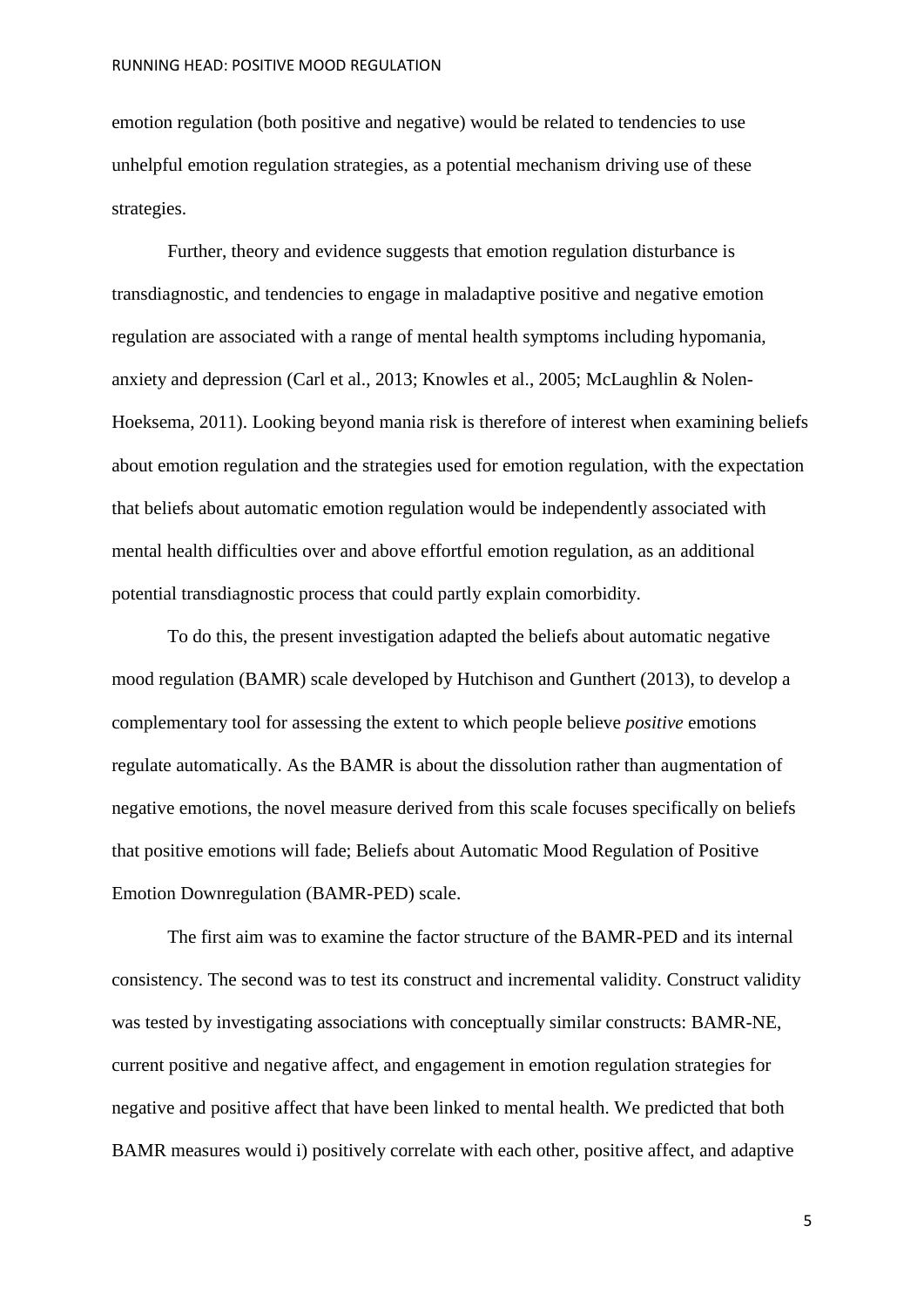coping, and ii) negatively correlate with negative affect and maladaptive ER strategies. Incremental validity was tested by investigating whether associations between the BAMR-PED, emotion, and ER strategies were upheld when controlling for BAMR-NE. Our third aim tested the hypothesis that beliefs about automatic mood regulation would negatively relate to depression, anxiety, manic symptoms, and trait mania risk.

## **Method**

#### *Scale Development*

BAMR-NE items (Hutchison & Gunthert, 2013) were adapted through discussion among the authors. Terminology aimed to capture extreme positive emotion/activation (*When I'm excessively happy, full of energy, and/or excited, I believe that…)* Some items did not require amendment to apply to positive emotion (e.g., "Strong feelings only last a short period of time"). Wording from the BAMR-NE that described feeling 'better' was modified to "feeling your 'usual self'" and "balancing good moods."

## *Participants*

Sample 1: Participants were recruited from community and university settings. Inclusion criteria were aged  $> 18$  years and resident in the UK (the incentive for taking part was for Amazon UK). To allow an adequate sample for factor analysis, the recruitment target was 250. All 287 unique consents were sent a survey link. Of 232 who completed the survey, 32 took < 15 minutes and their data was removed. The final sample was *n =* 200 (66% female), with a mean age of 25.4 years  $(SD = 7.57)$ .

Sample 2: Participants were recruited from the general population via social media and research volunteering websites. Participants had to be aged > 18 years. All seventy-one who completed Time One were sent a link to complete this again one week later. The final sample, who completed both time-points, was *n =*46 (73.8% female), with a mean age of 35.4 years  $(SD = 12.35)$ .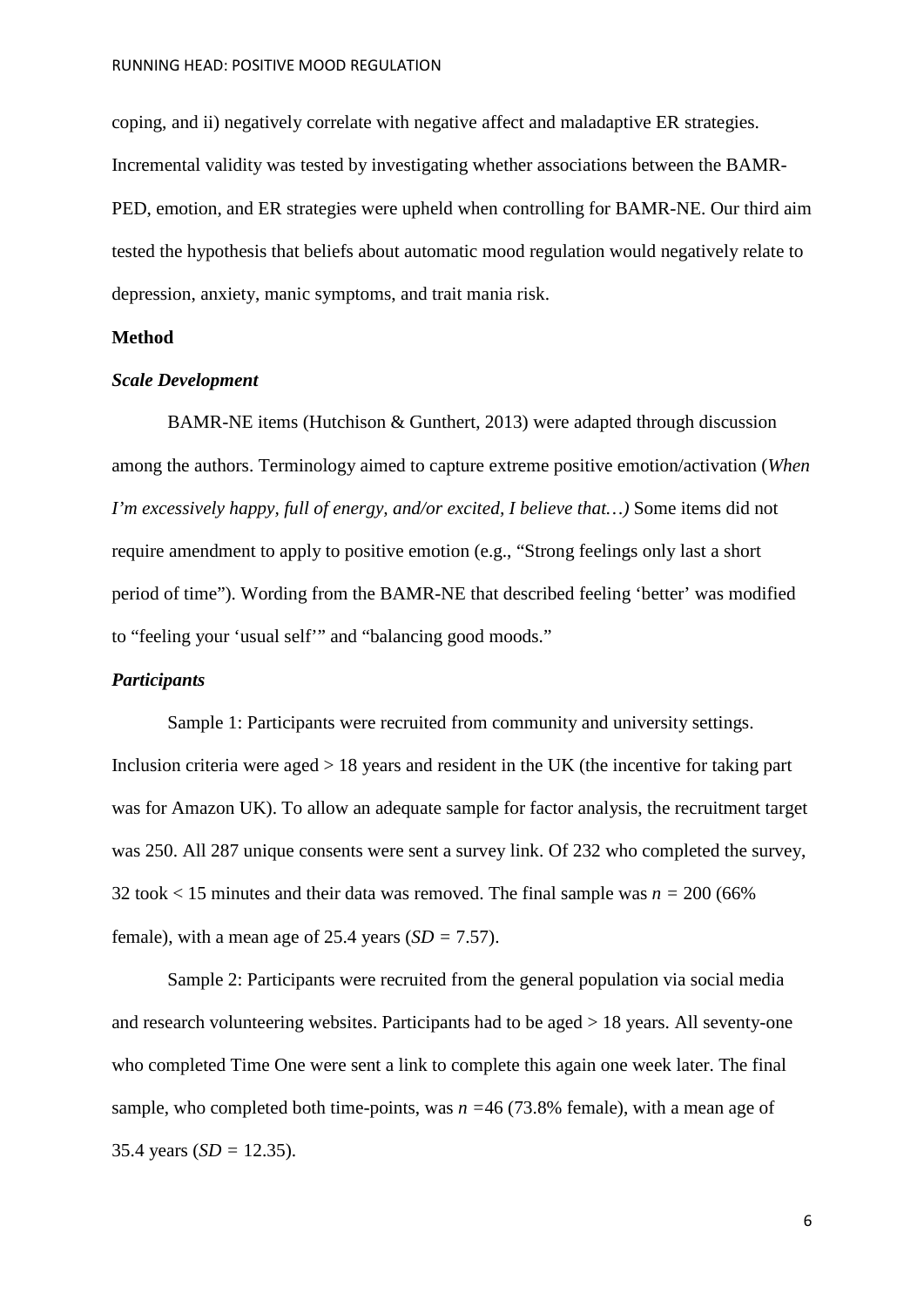#### *Measures*

#### *Demographic Questionnaire*.

Participants' age, gender, occupation, education, ethnicity, and mental health diagnosis were requested.

*BAMR-PED*.

Scale development and psychometric properties and are discussed in the Method and Results. Internal consistency was good (Table 1).

*BAMR-NE (Hutchison & Gunthert, 2013)*.

This 18-item scale measures beliefs about automatic regulation of negative emotion (e.g. "Sometimes my mood improves even when I don't give it much thought"). Items are rated from  $1 =$  "Strongly disagree" to  $5 =$  "Strongly agree". This measure has excellent internal consistency ( $\alpha$ =.92), high test-retest reliability, and patterns of associations with relevant constructs that support its construct validity. Factor analysis suggested it is unidimensional (Hutchison & Gunthert, 2013).

*Responses to Positive Affect Questionnaire (RPA; Feldman et al., 2008)*.

This 13-item questionnaire assesses positive affect regulation on a  $1 = "Almost$ never" to  $4 =$  "Almost always" scale. The two-factor structure measures Positive Rumination ("…think about how happy you feel") and Dampening ("…think about things that could go wrong"), which have published alphas of .82 and .79 in , respectively, as well as expected associations with depression that support their construct validity (Nelis et al., 2016).

*Response Styles Questionnaire (RSQ; Thomas & Bentall, 2002)*.

Based on Nolen-Hoeksema's RSQ (1991), participants rate to what extent they engage in each of 48 behaviours when they "feel down, sad or depressed"  $(1 = "Almost$ never" to  $4 =$  "Almost always"). Factor analysis (Knowles et al., 2005) extracted three subscales: Risk-taking ("Do something reckless or dangerous";  $\alpha$  = .68), Rumination ("Think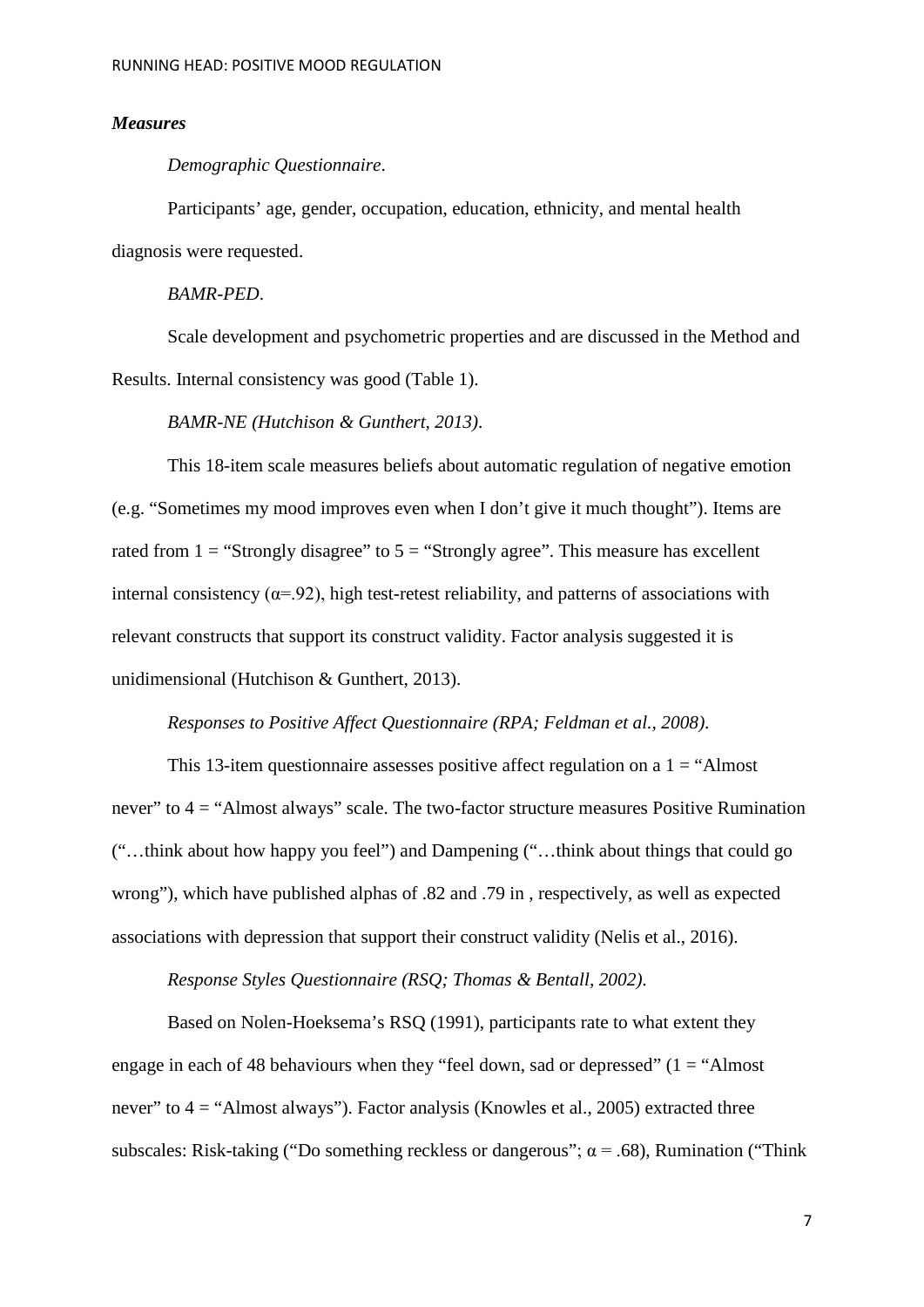about how sad you feel";  $\alpha = .91$ ), and Adaptive Coping ("Do something that has made you feel better in the past";  $\alpha = .82$ ). Subscales had strong concurrent validity when testing associations with constructs such as depression and negative affect.

*Positive & Negative Affect Schedule – Short Form (PANAS-SF; Mackinnon et al., 1999)*.

This 10-item measure asks participants whether they feel the way described (e.g. "nervous", "excited") on a scale from  $1 =$  "Very slightly or not at all" to  $5 =$  "Extremely". The two subscales are Negative Affect (NA) and Positive Affect (PA). This short-form PANAS had high internal consistency ( $\alpha$  = .78 for PA,  $\alpha$  = .87 for NA; Mackinnon et al., 1999).

## *Altman Self-Rating Mania Scale (ASRM; Altman, Hedeker, Peterson, & Davis, 1997)*.

This questionnaire measures the experience of manic symptoms over the past week: happy mood, self-confidence, sleep, talkativeness and activity, measured from 0 (symptom not present) to 4 (symptom present all of the time). In the development paper, this self-report measure had very good internal consistency ( $\alpha$  = .88), and both concurrent and discriminant validity (distinguishing people who are currently manic from people who are not).

# *Hypomanic Personality Scale-20 (Meads & Bentall, 2008)*.

This is a true/false measure of traits such as extroversion, creativity, and energy ("I think I would make a good nightclub comedian"). As the HPS predicted transition to BD (Kwapil et al., 2000), it is commonly used as a measure of mania risk. This is 20-item abridged version has a published alpha of .80 and a strong correlation with the full-length HPS (Eckblad & Chapman, 1986).

# *Hospital Anxiety & Depression Scale (HADS; Zigmond & Snaith, 1983)*.

This scale comprises seven items relating to current anxiety ("Worrying thoughts go through my mind") and seven for depression ("I feel as if I am slowed down"). Items are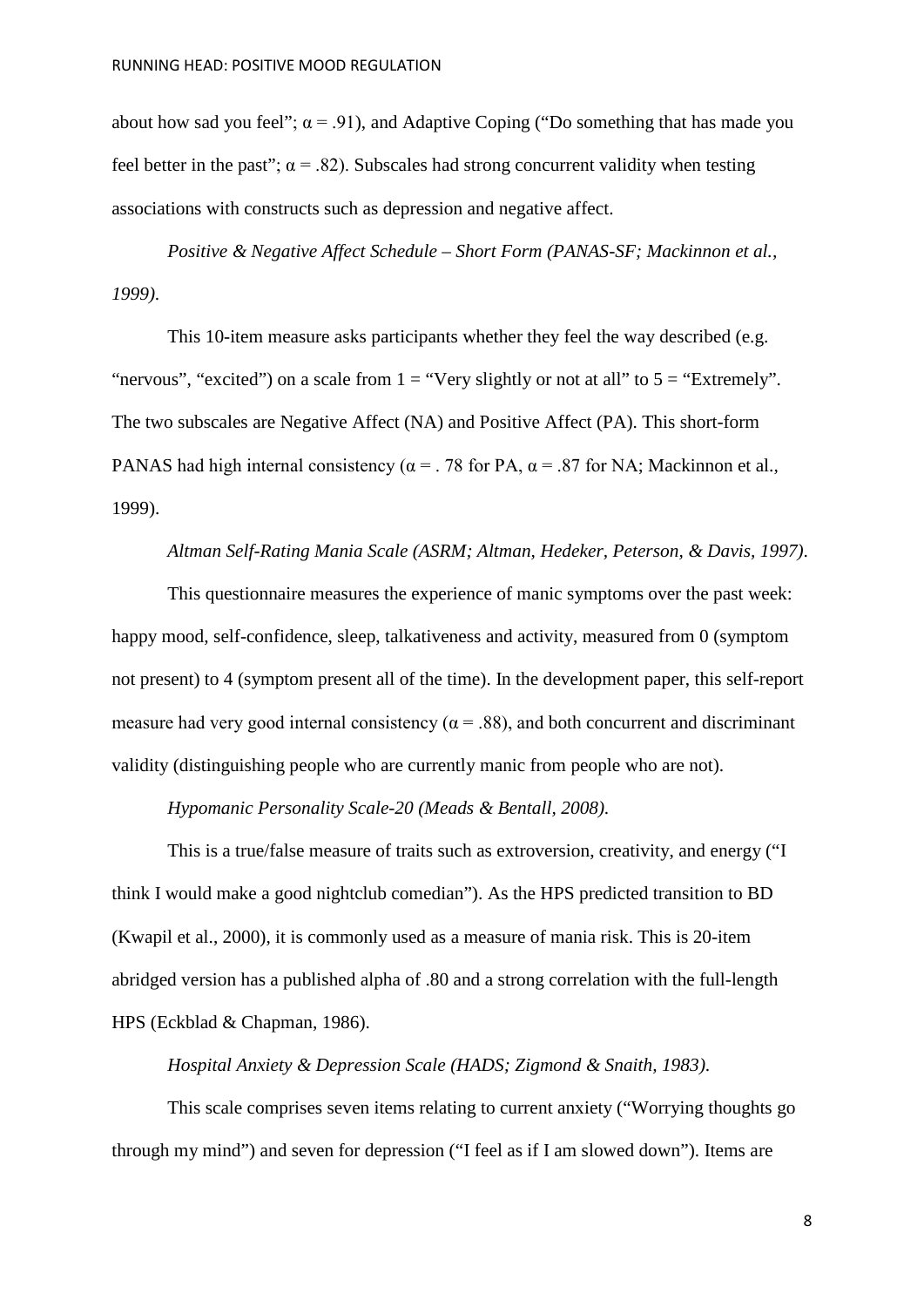rated from 0-3, with zero indicating the symptom is not present (some items are reversed). The HADS has strong internal consistency across multiple studies that also support its twofactor structure, and concurrent validity has been evidenced by correlations with existing depression and anxiety inventories (for a review, see Bjelland, Dahl, Haug & Neckelmann, 2002).

## *Procedure*

Sample One: Approval was given by the Faculty Ethics Committee. Recruitment materials directed potential participants to an online participant information sheet on Qualtrics. Informed consent was taken online before participants could access the demographic questionnaire. Eligible participants were emailed a unique link to take part in the online survey on Qualtrics, which included all measures plus further measures not reported here. Participants were sent a debrief email with £5 Amazon voucher upon completion.

Sample Two: Approval was given by Faculty Ethics Committee. Advertisements directed potential participants to an online participant information sheet (Qualtrics). Participants gave online consent before proceeding to the survey, which asked for demographic information followed by the BAMR-PED. Participants were emailed the link to complete this again after one week. A reminder was emailed after a further week.

## **Results**

#### *Sample Characteristics and Descriptive Statistics*

Sample One: Around half of the participants were employed (56%). The majority were university students (72.5%). Level of formal education completed was 48.5% high school, 22.5% undergraduate degree, and 29% postgraduate study. Most participants were from a white ethnic background (68%), and 25% reported a mental health diagnosis. Descriptive statistics and internal consistencies (Cronbach's alpha) are displayed in Table 1.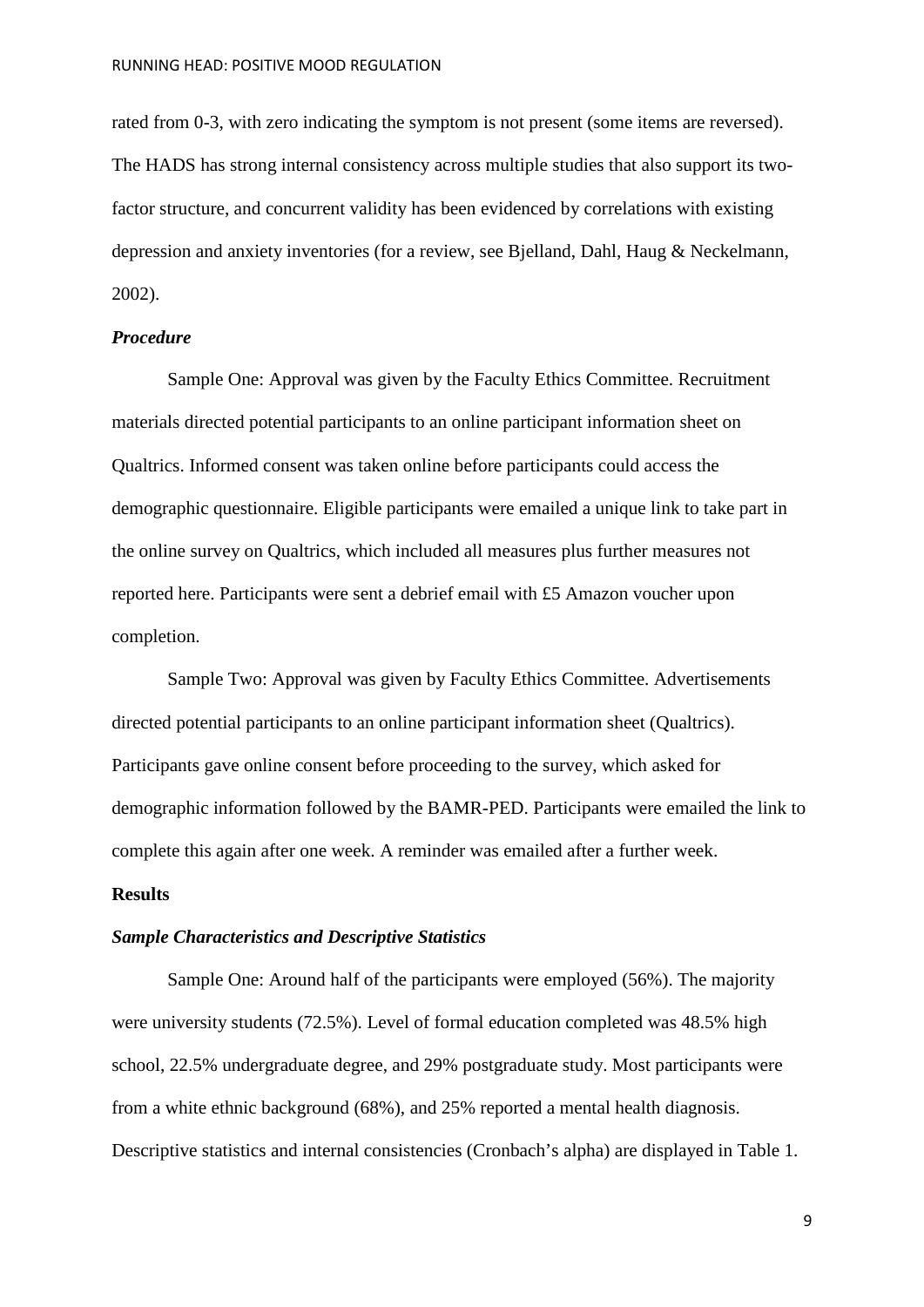Sample Two: In this sample, 70% were employed, whereas the majority were not currently studying at university (69.6%). Level of formal education completed was 2.2% no formal qualifications, 2.2% some high school, 15.2% completed high school, 39.1% undergraduate degree, and 41.3% postgraduate study. The majority were from a white ethnic background (89.1%) while around half (52.2%) reported a mental health diagnosis. Descriptive statistics and internal consistency for BAMR-PED are displayed in Table 1.

### *Aim 1: Psychometric properties of the BAMR-PED*

In Sample One, Cronbach's alpha, scale if item deleted, and item-total correlations were calculated. Two items had an item-total correlation < 0.3 and were removed from subsequent analyses (items 4 and 6; see supplementary information). After their removal, internal consistency improved (Table 1). Item means ranged from 3.01 to 3.8 (*SD =* .91 to 1.26), similar to BAMR-NE items (Hutchison & Gunthert, 2013). Item endorsement frequencies indicated that no items had a high percentage of extreme values ('strongly disagree' or 'strongly agree').

An exploratory factor analysis (EFA) used principal axis extraction and promax oblique rotation (to replicate the BAMR-NE factor analysis, and allow for non-normality of items and factors that correlate). Parallel analysis (O'Connor, 2000) found six components with eigenvalues greater than the mean and 95th percentile random data eigenvalues. In the EFA output, four factors had an eigenvalue  $> 1$ . Kaiser-Meyer-Olkin was  $> 0.5$  (.79) and Bartlett's test was significant ( $p < 0.001$ ). Communalities were low to moderate, with 50% lower than 0.4 (Osborne & Costello, 2005). As such, caution was exercised over the robustness of the factor structure and the overall BAMR-PED score was used in subsequent analyses.[1](#page-9-0)

<span id="page-9-0"></span><sup>&</sup>lt;sup>1</sup> The BAMR-PED can be seen in the supplementary information.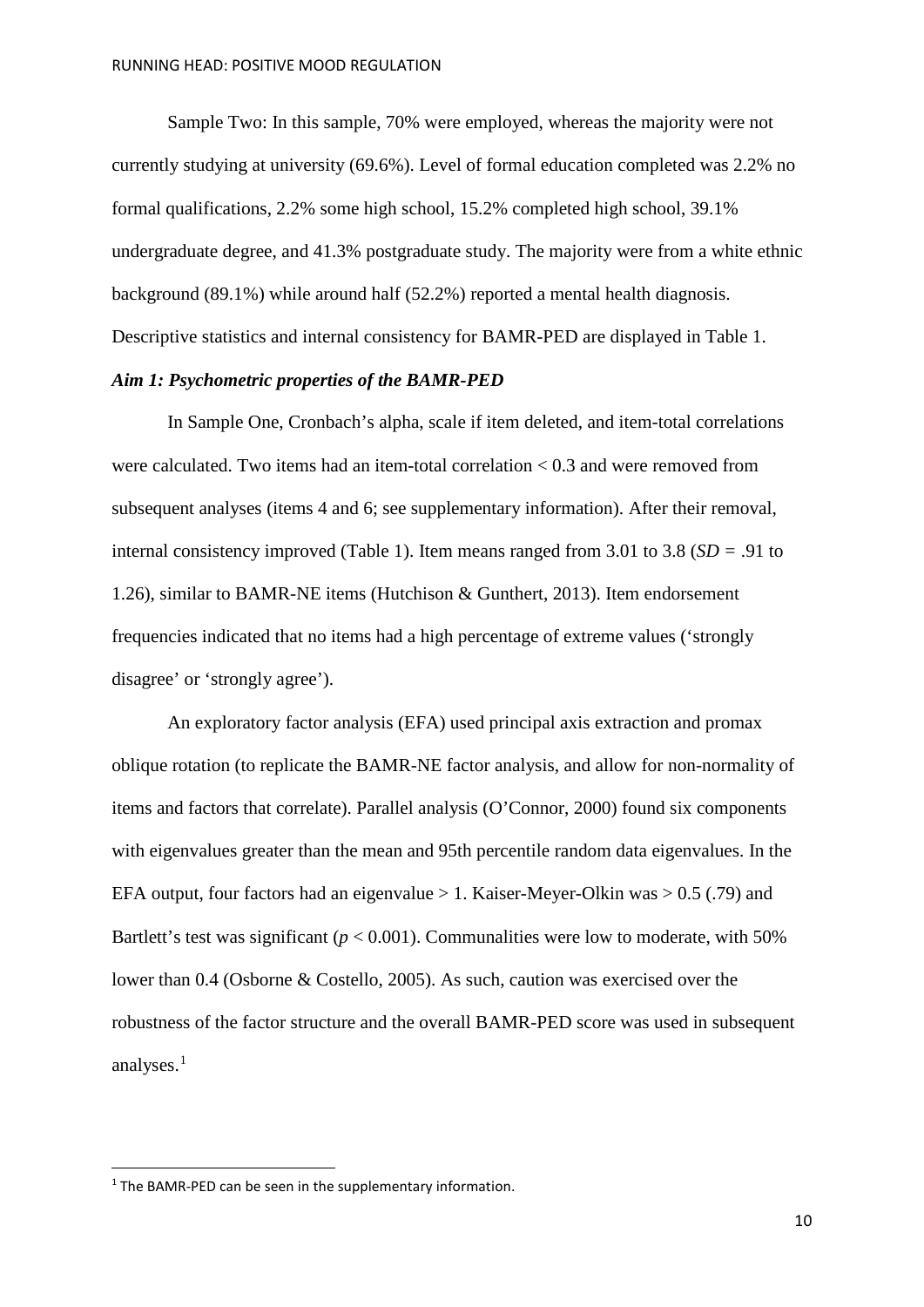Test-retest reliability was assessed in Sample 2 (*n =* 46). The mean number of days between Time One and Time Two was  $11.8$  days (SD = 8.7). Pearson's correlation between Time One and Time Two was acceptable  $(r = .77, p < 0.001)$ .

# *Aim 2: Associations between beliefs about automatic mood regulation (positive and negative emotions), emotion regulation strategies, and self-reported affect (Sample One)*

Pearson's correlations tested associations between the beliefs about automatic mood regulation, emotion regulation strategies, and current affect (Table 2). Holm-Bonferroni method was used to adjust for multiple comparisons (target  $p$ -value  $< 0.05$ ). Believing that one is capable of automatically dealing with excessive positive emotion was positively associated with these same beliefs applied to negative emotion, and negatively associated with positive and negative affect, dampening, self-focused positive rumination, and risktaking. See Table 2 for associations between these variables and beliefs about automatic negative mood regulation.

To test whether relationships between beliefs about the automatic downregulation of positive emotions, current affect, and emotion regulation strategies held when controlling for beliefs about the automatic regulation of negative emotion, partial correlations were conducted. Parallel findings were observed (Table 2).

# *Aim 3: Associations between beliefs about automatic mood downregulation for positive emotions and mood symptoms (Sample One)*

Pearson's correlations with Holm-Bonferroni adjustment are shown in Table 2. Beliefs about automatic positive *and* negative mood regulation were negatively associated with mania risk, current depression and anxiety. Positive emotion beliefs had an additional negative correlation with current mania. Partial correlations controlling for negative emotion beliefs demonstrated that associations between positive emotion beliefs, anxiety, depression and mania risk were upheld. Partial correlations controlled for current mood and anxiety,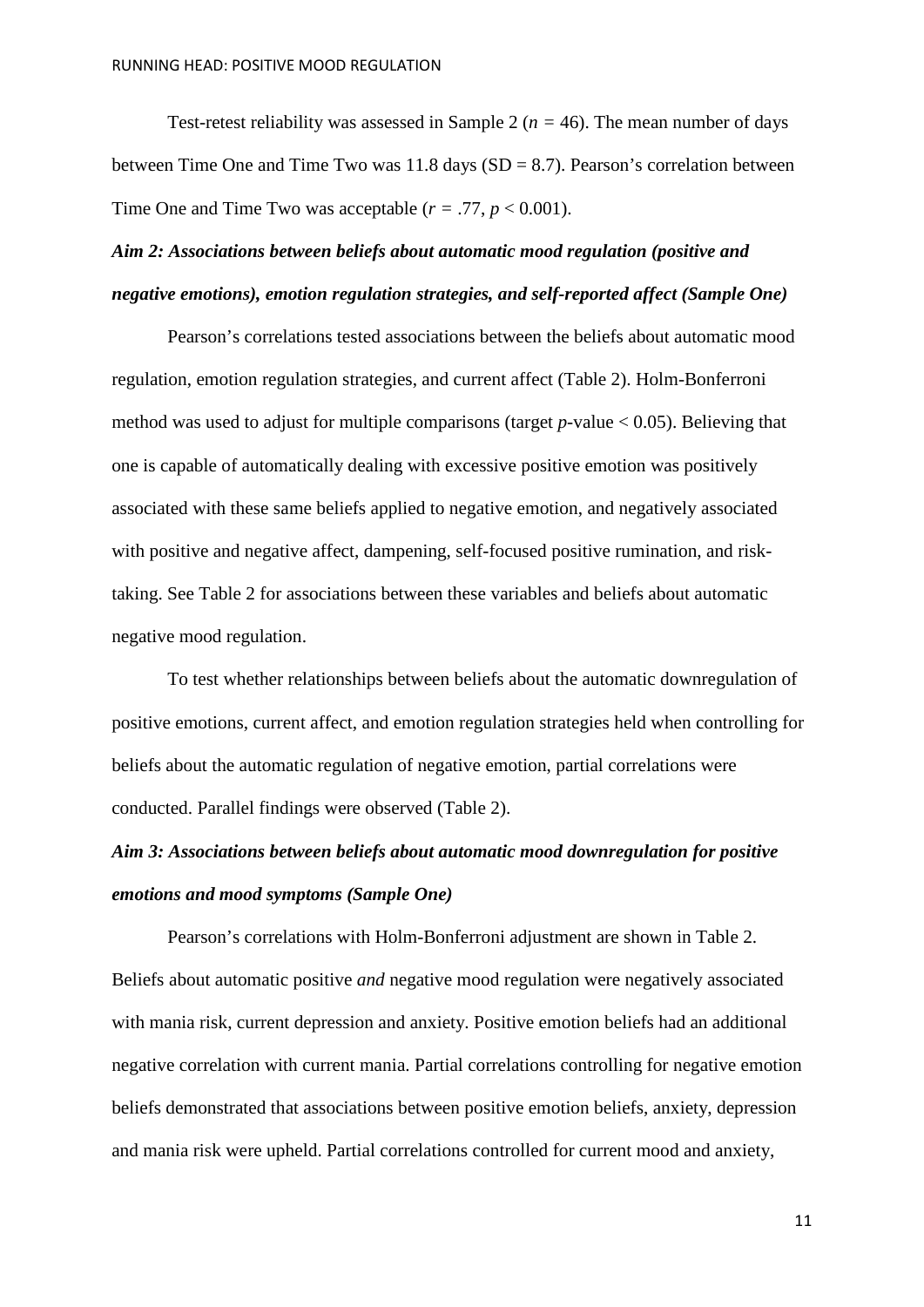given significant associations between mania risk and symptoms (mania, *r=*.35, anxiety, *r=*.44, depression *r=*.28, *p*<0.001). Neither beliefs about automatic positive (*r =* -.04) or negative emotion regulation ( $r = .00$ ) retained a significant association with mania risk.<sup>[2](#page-11-0)</sup> **Discussion**

This study developed and validated a novel measure of beliefs about automatic downregulation of *positive* mood and examined its relationship to affective and clinical outcomes. The first aim examined the psychometric properties and factor structure of the BAMR-PED. This is a reliable and valid, unidimensional measure.

The second aim examined associations with emotion-relevant constructs. As expected, beliefs about the automaticity of positive mood regulation were positively associated with these beliefs for negative mood. This suggests that people who feel their moods are capable of resolving on their own believe this irrespective of emotional valence. When investigating associations between beliefs that emotions regulate automatically, emotion regulation strategies, and current affect, the pattern of findings supports the idea that these beliefs are helpful for effective emotion regulation. This is in line with previous findings that beliefs about automatic negative emotion regulation related to lower depression and fewer deficits in emotion regulation (Hutchison & Gunthert, 2013). In the current study, both positive and negative emotion beliefs related to reduced engagement in rumination and risk-taking in response to depression, dampening positive affect, and lower negative affect. Beliefs about automatic negative emotion regulation related to higher positive affect,

<span id="page-11-0"></span> <sup>2</sup> Hierarchical multiple regression tested whether BAMR-PED made a unique contribution to the variance in manic, depressive and anxious symptoms, and trait mania risk. Each model controlled for dampening and/or positive rumination in step two. For depression this was both, for manic symptoms this was positive rumination, and for anxiety this was dampening. The BAMR-PED predicted symptoms over and above propensity to engage in effortful positive emotion regulation. Beliefs about the automatic downregulation of positive emotions made a significant, unique contribution to the variance in mania risk in addition to dampening and positive rumination. However, when current symptoms were added in the third step of the model, the new measure of beliefs did not predict mania risk. These results can be seen in full in the supplementary material.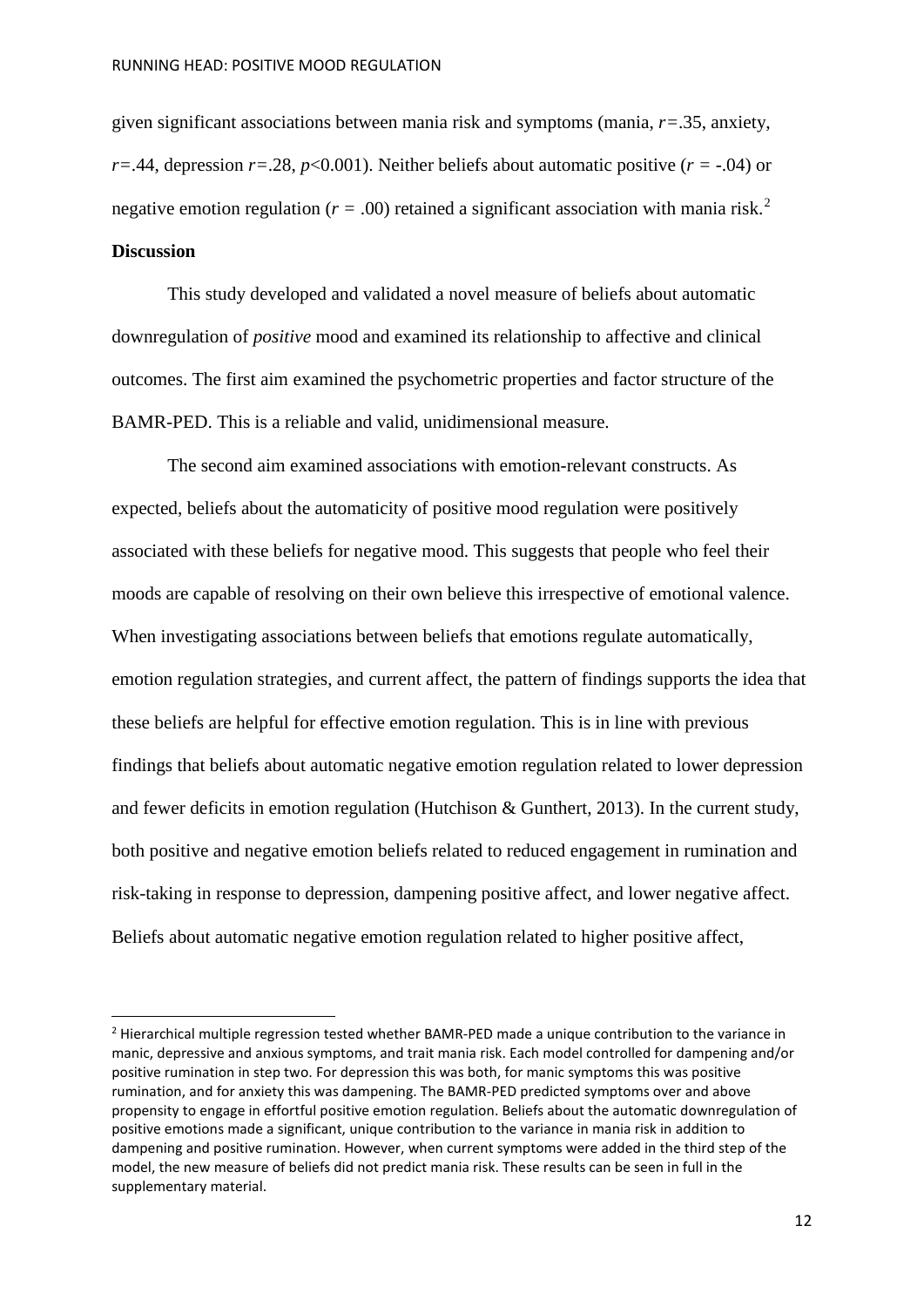#### RUNNING HEAD: POSITIVE MOOD REGULATION

suggesting that believing negative emotions will subside on their own enhances positive affect as well as reducing negative affect. With the exception of rumination on low mood, associations between the beliefs about automatic downregulation of positive emotions, emotion regulation strategies and affect were upheld when controlling for beliefs about automatic regulation of negative emotions, demonstrating incremental validity.

Our third aim was to explore associations between beliefs about automatic emotion regulation and psychopathology. Beliefs about automatic positive and negative emotion regulation were related to lower depression and anxiety (as in Hutchison & Gunthert, 2013). Relationships between beliefs about automatic positive emotion regulation and anxiety and depression were sustained when controlling for beliefs about automatic negative emotion regulation. Beliefs about automatic downregulation of positive emotions, but not negative emotions, were associated with lower manic symptoms. This pattern of findings suggests that beliefs about automatic positive and negative emotion regulation may be protective against the development of anxiety and depression, while beliefs about automatic downregulation of positive emotions appear more specifically related to mania.

Beliefs about automatic positive *and* negative mood regulation significantly related to mania risk. This is not surprising given mania risk is associated with both manic and depressive symptoms (Kwapil et al., 2000). However, when controlling for current symptoms, the relationship between beliefs about automatic mood regulation and mania risk were no longer significant. It is possible these beliefs are more relevant for how someone is currently feeling than risk of psychological disorder. Research with people who have psychological disorders characterised by emotion dysregulation, such as BD, is an important next step.

Some unexpected findings warrant discussion. As this is an initial validation, all interpretations are tentative. Firstly, beliefs about automatic positive emotion regulation and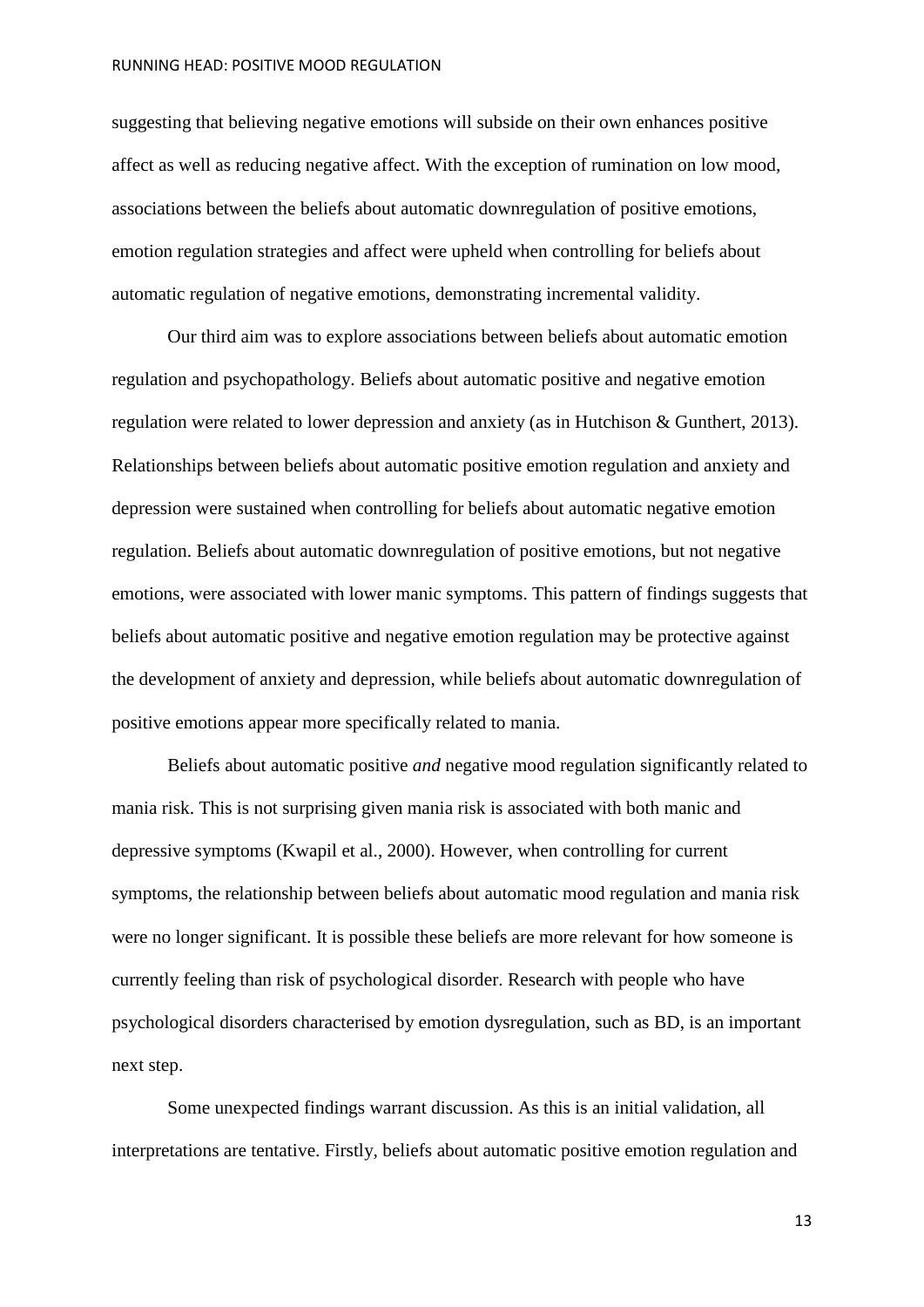#### RUNNING HEAD: POSITIVE MOOD REGULATION

propensity to ruminate on positive emotions were not related. However, as the beliefs focused on automatic downregulation of positive emotions, it may be that rumination (an amplifying strategy) is not relevant. Positive rumination may be more relevant to beliefs about how automatic *upregulation* of positive emotion is, with people who want to amplify or maintain positive emotions engaging in positive rumination if they do not believe upregulation will happen automatically. Alternatively, the lack of association with positive rumination might reflect difficulties with the effortful process of savouring positive emotion (Carl et al., 2013). Secondly, there was a negative association between beliefs about automatic regulation of positive emotions and positive affect – the opposite of what was expected. When people do not believe they are able to harness and control *wanted* positive emotions, this could be a pathway to reduced positive affect. Alternatively, when positive emotions are *unwanted*, there may be greater propensity to actively diminish positive emotions when someone does not believe they downregulate automatically.

Thirdly, beliefs about automatic positive emotion regulation were not uniquely associated with adaptive coping or rumination in response to depression. Beliefs about automatic positive emotion regulation may be irrelevant to negative emotion regulation strategies, much like beliefs about automatic negative emotion regulation may be irrelevant to amplifying positive affect. This is a tentative interpretation though, and does not explain why beliefs about automatic positive emotion regulation were related to risk-taking in response to depression.

# **Limitations & Future Directions**

Several limitations in the study design should be addressed in future research to improve our understanding of when these types of beliefs are beneficial, and for whom. First, the current sample was relatively homogenous (mostly studying at one UK university in Sample one), lacked ethnic diversity, and was non-clinical. Future studies should include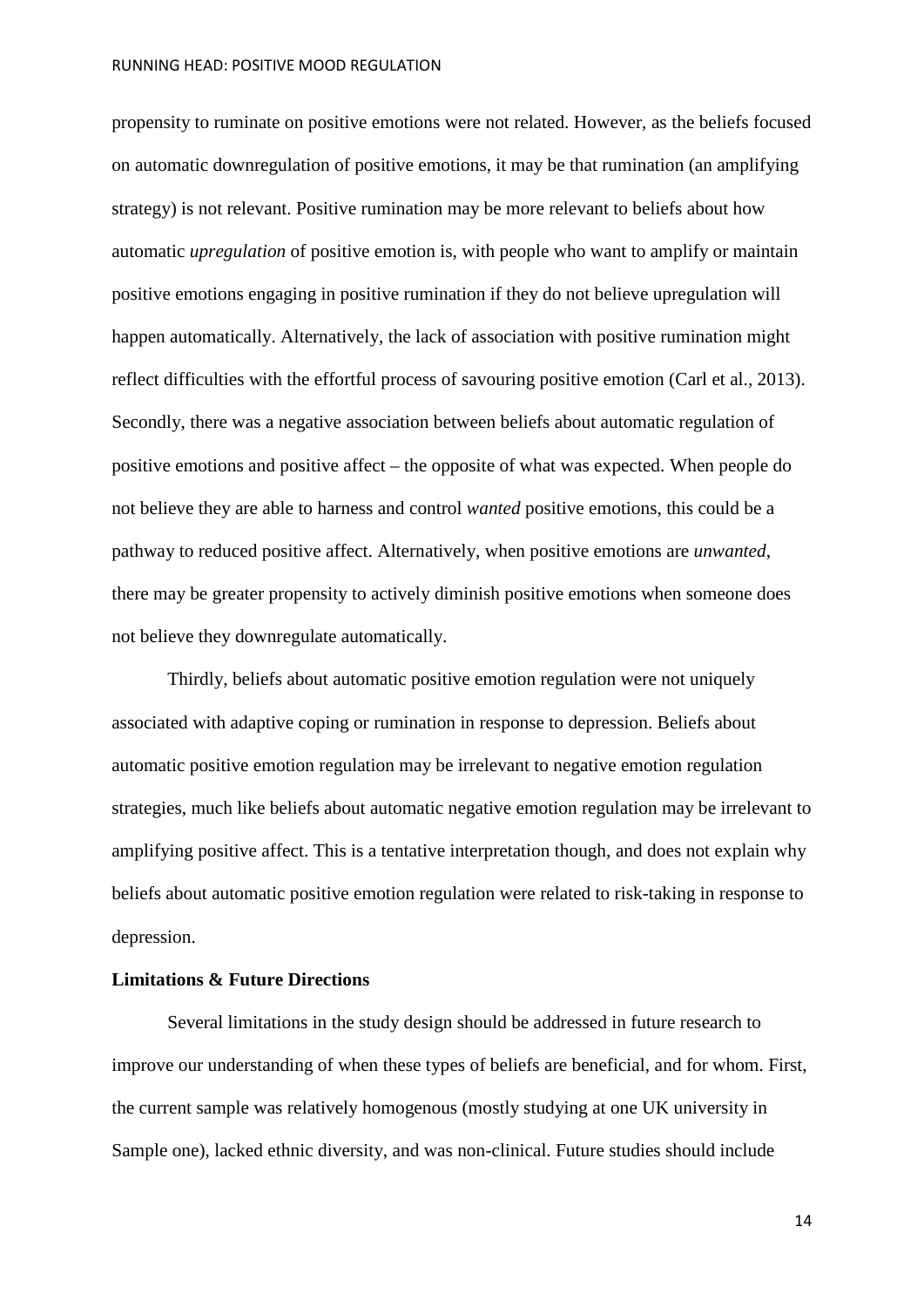clinical samples characterised by positive emotion disturbance (e.g., BD; Gruber, 2011). This will help clarify the impact of beliefs about automatic mood regulation on psychopathology.

Secondly, this was a self-report online survey. Although participants who completed the survey in an unrealistic timeframe were omitted, confidence in response validity would be improved by asking participants to select specific responses to randomly interspersed questions. Thirdly, causality cannot be inferred from this cross-sectional design. It is possible that beliefs about automatic emotion regulation do not underlie the development of mood symptoms. Instead, symptoms may influence beliefs people hold about emotion regulation. For example, if someone experiences heightened mania, they may not expect positive emotions to downregulate automatically due to past experiences of excessive, persistent high moods. The same argument could be made for those who have experienced more persistent depression and anxiety. On the other hand, people who do not experience significant mood symptoms may not feel they need to regulate them, again driving beliefs that they are not worth attending to and will resolve on their own, rather than the other way around.

Fourth, this study focused on beliefs that excessive positive emotions would automatically *downregulate*. Future work should explore to what extent people believe that *upregulating* low positive emotions is an automatic (and adaptive) process. On the other hand, belief in the automatic upregulation of positive emotions that are already excessive, and potentially unwanted in the context of conditions such as BD, is equally an important area for further exploration.

Linked to this, understanding of mechanistic pathways should include testing potential moderators of the relationship between beliefs about automatic mood regulation and outcomes, which was beyond the scope of the current research. As one example, tendencies to engage in emotion regulation strategies that drive mood downwards (dampening) may influence the relationship between beliefs and affect, with the interaction of high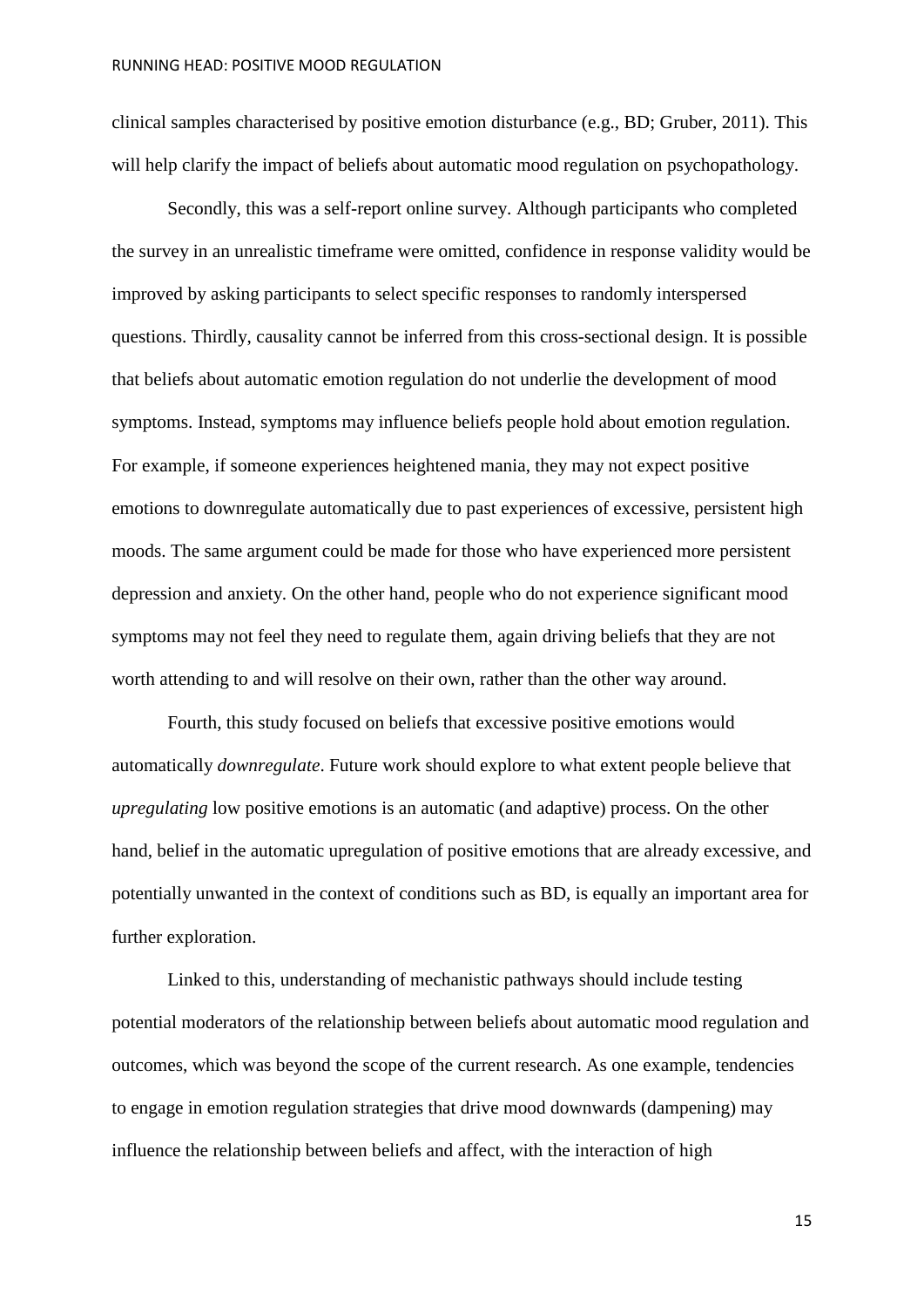endorsement of these beliefs and greater propensity towards using dampening expected to have a greater impact on subsequent affect. Additionally, the 'fallacy of uniform efficacy' suggests the distinction between adaptive versus maladaptive emotion regulation strategies fails to take context into account (Bonanno & Burton, 2013). Similarly, beliefs about automatic mood regulation may be more helpful in some circumstances than others (Hutchison & Gunthert, 2013).

Further potential moderators include other types of emotion beliefs. Firstly, generalised expectancies around effortful mood regulation are relevant here (Hutchison & Gunthert,  $2013$  $2013$ <sup>3</sup>. If someone believes emotions can automatically regulate, but also believes that they are capable of effortful regulation when needed, this would be expected to improve well-being. Conversely, whether or not someone believes their positive emotions regulate automatically, it is likely they will have more detrimental outcomes if they believe they are unable to regulate effortfully. A key aim for future research it to investigate how people know when to let emotions come and go, and when to intervene.

In addition, how people respond to their emotions is likely to be influenced by their 'emotion malleability beliefs' (how fixed versus changeable people believe emotions are; Kneeland, Dovidio, Joormann, & Clark, 2016). People who believe their emotions are fixed report lower self-efficacy in relation to emotion regulation, reduced well-being, and are less likely to effortfully engage in, helpful emotion regulation (Kneeland, Nolen-Hoeksema, Dovidio, & Gruber, 2016). As these are beliefs about how changeable emotions are, they complement beliefs about how automatic the *process* of emotion regulation is. While emotion malleability beliefs and beliefs about automatic mood regulation are both considered to be

**.** 

<span id="page-15-0"></span><sup>&</sup>lt;sup>3</sup> Beliefs about automatic mood regulation and beliefs about effortful mood regulation are distinct, but related to one another. Both are also related to deficits in emotion regulation and depression (Hutchison & Gunthert, 2013). As in validation of the BAMR-NE, this study included the Negative Mood Regulation Scale, which measures the expectancies that effortful regulation will be successful. This was not used in the analyses reported here as the primary focus was validation of the BAMR-PED and there was no corresponding measure for positive emotion.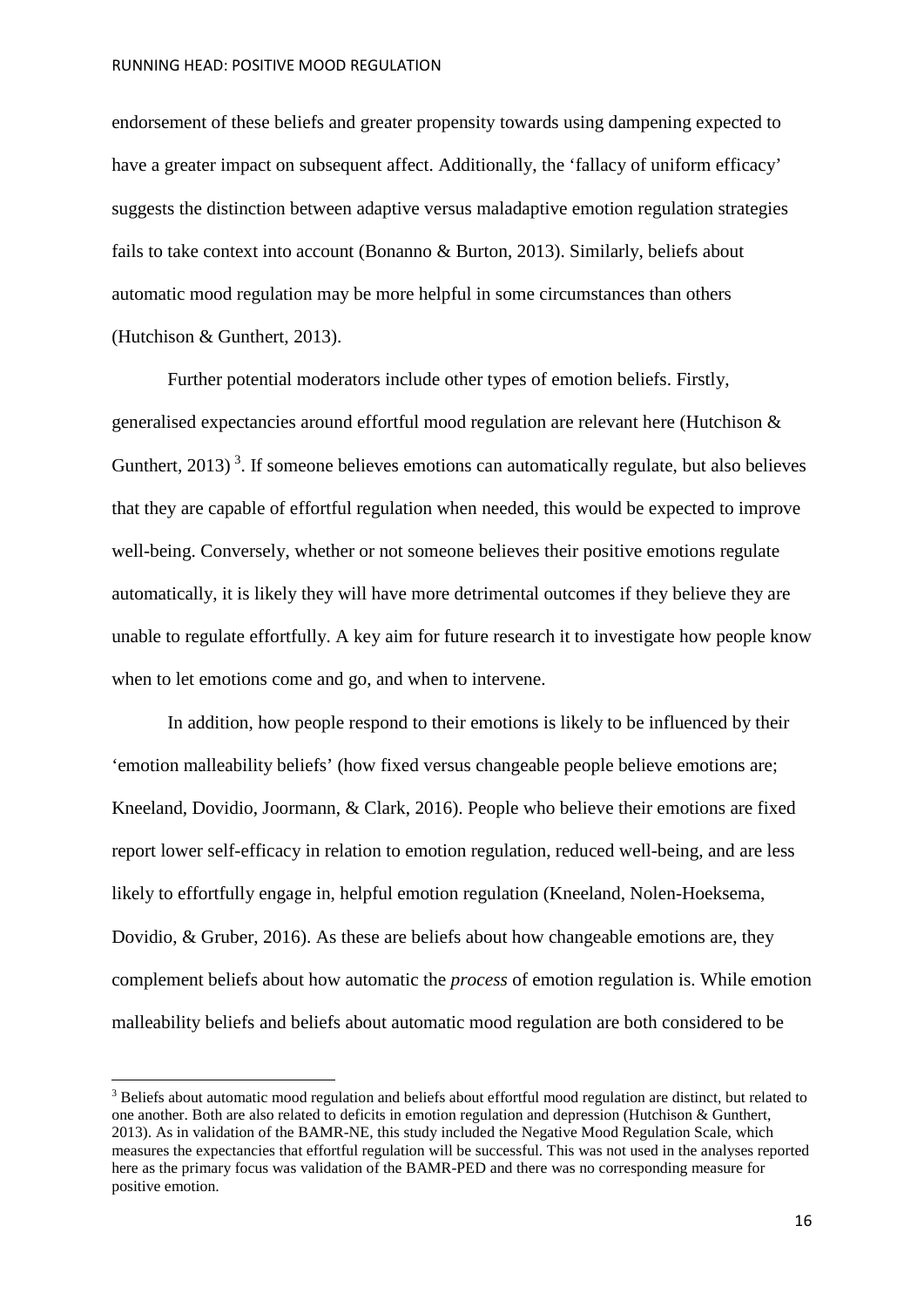adaptive (Hutchison & Gunthert, 2013; Kneeland, Dovidio, et al., 2016), different combinations of these beliefs may lead to different outcomes. For example, strong beliefs in emotion malleability coupled with weak beliefs in automatic mood regulation may lead to over-use of effortful regulation strategies.

Further, valuations people assign to emotions influence regulation goals (Gross, 2015), so the role of emotion preferences (how that person wants to feel at that time; Tamir, 2009) is another missing piece of the puzzle. It is not possible to ascertain whether automatic downregulation of positive emotion regulation was viewed as an advantage, as the extent to which positive emotions were unwanted was unknown. This is relevant to psychological disorders characterised by positive emotion disturbance, especially in BD, where theory suggests that positive, activated mood states can be appraised both negatively and positively, and that appraisal drives attempts to upregulate or downregulate over time (for a review, see Kelly et al., 2017).

Longitudinal approaches, in particular using experience sampling methodology, are required to explore dynamic relationships among these processes in real life and address questions about causality. Interactions between emotion beliefs, the selection of emotion regulation strategies, and their combined influence on subsequent affective and clinical outcomes are important avenues for future investigation.

In conclusion, relationships with similar constructs and with psychopathology provided provisional support to the theory that having more belief in the automaticity of emotion regulation is adaptive, and that positive emotion regulation is important for mental health and wellbeing. However, future research is required to determine the circumstances under which these beliefs are unhelpful as opposed to helpful.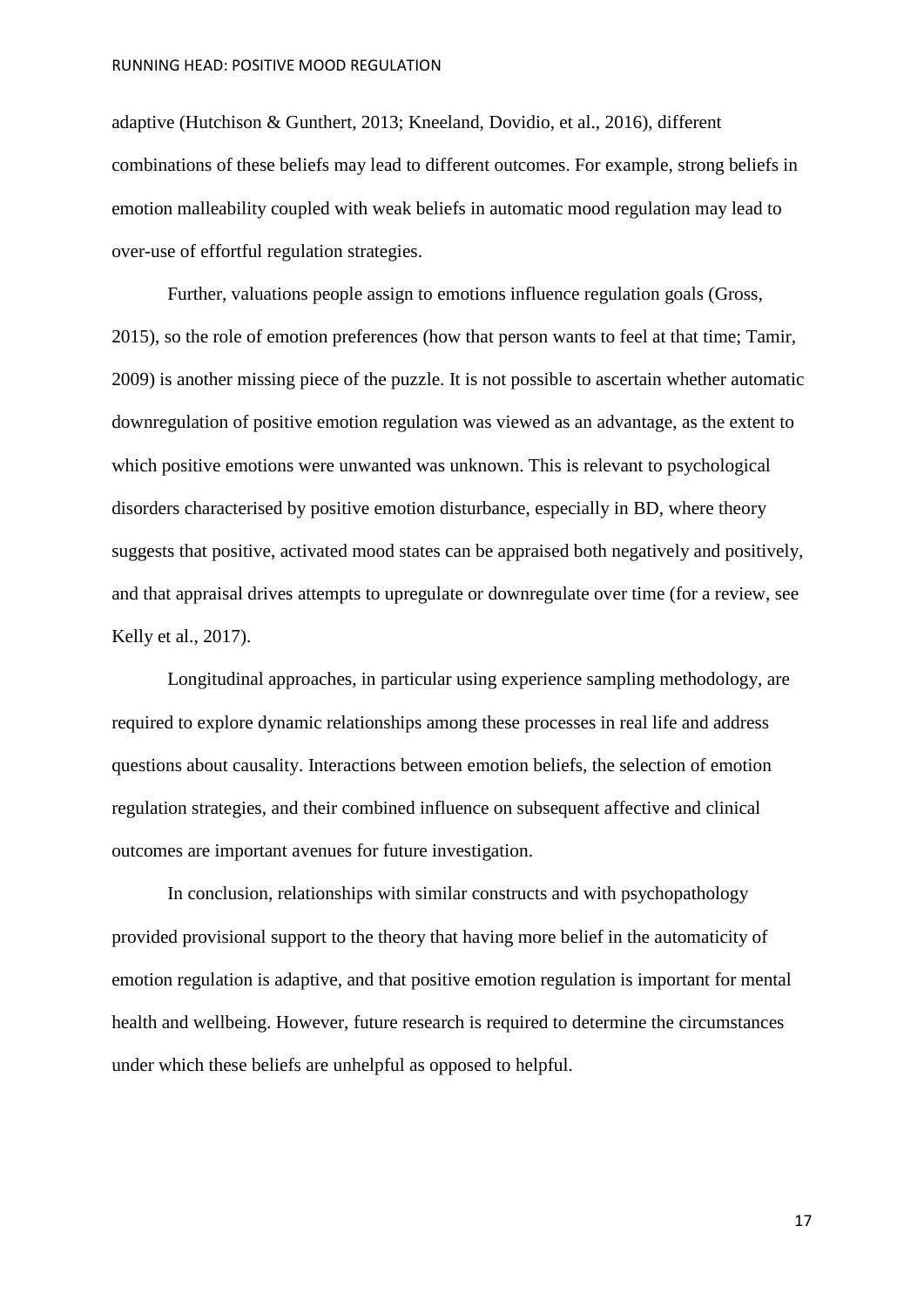#### **References**

- Altman, E. G., Hedeker, D., Peterson, J. L., & Davis, J. M. (1997). The Altman Self-Rating Mania Scale. *Biological Psychiatry, 42*(10), 948-955. doi:http://dx.doi.org/10.1016/S0006-3223(96)00548-3
- Bjelland, I., Dahl, A. A., Haug, T. T., & Neckelmann, D. (2002). The validity of the Hospital Anxiety and Depression Scale: an updated literature review. *Journal of Psychosomatic Research, 52*(2), 69-77.
- Bonanno, G. A., & Burton, C. L. (2013). Regulatory Flexibility: An Individual Differences Perspective on Coping and Emotion Regulation. *Perspectives on Psychological Science, 8*(6), 591-612. doi:10.1177/1745691613504116
- Carl, J. R., Soskin, D. P., Kerns, C., & Barlow, D. H. (2013). Positive emotion regulation in emotional disorders: A theoretical review. *Clinical Psychology Review, 33*(3), 343-360. doi:http://dx.doi.org/10.1016/j.cpr.2013.01.003
- du Pont, A., Welker, K., Gilbert, K. E., & Gruber, J. (2016). The emerging field of positive emotion dysregulation. In K. Vohs & R. Baumeister (Eds.), *Handbook of selfregulation: research, theory and applications* (3rd ed., pp. 364-379). London: Guildford Press.
- Feldman, G. C., Joormann, J., & Johnson, S. L. (2008). Responses to Positive Affect: A Self-Report Measure of Rumination and Dampening. *Cognitive Therapy and Research, 32*(4), 507-525. doi:10.1007/s10608-006-9083-0
- Gross, J. J. (2015). Emotion Regulation: Current Status and Future Prospects. *Psychological Inquiry, 26*(1), 1-26. doi:10.1080/1047840X.2014.940781
- Gruber, J. (2011). A Review and Synthesis of Positive Emotion and Reward Disturbance in Bipolar Disorder. *Clinical Psychology & Psychotherapy, 18*(5), 356-365. doi:10.1002/cpp.776
- Gyurak, A., Gross, J. J., & Etkin, A. (2011). Explicit and implicit emotion regulation: A dualprocess framework. *Cognition and Emotion, 25*(3), 400-412. doi:10.1080/02699931.2010.544160
- Hutchison, J. A., & Gunthert, K. C. (2013). Measuring Beliefs About Automatic Mood Regulation: Development of a Self-Report Scale. *Cognitive Therapy and Research, 37*(6), 1243-1256. doi:10.1007/s10608-013-9559-7
- Kelly, R. E., Dodd, A. L., & Mansell, W. (2017). "When my Moods Drive Upward There Is Nothing I Can Do about It": A Review of Extreme Appraisals of Internal States and the Bipolar Spectrum. *Frontiers in Psychology, 8*(1235). doi:10.3389/fpsyg.2017.01235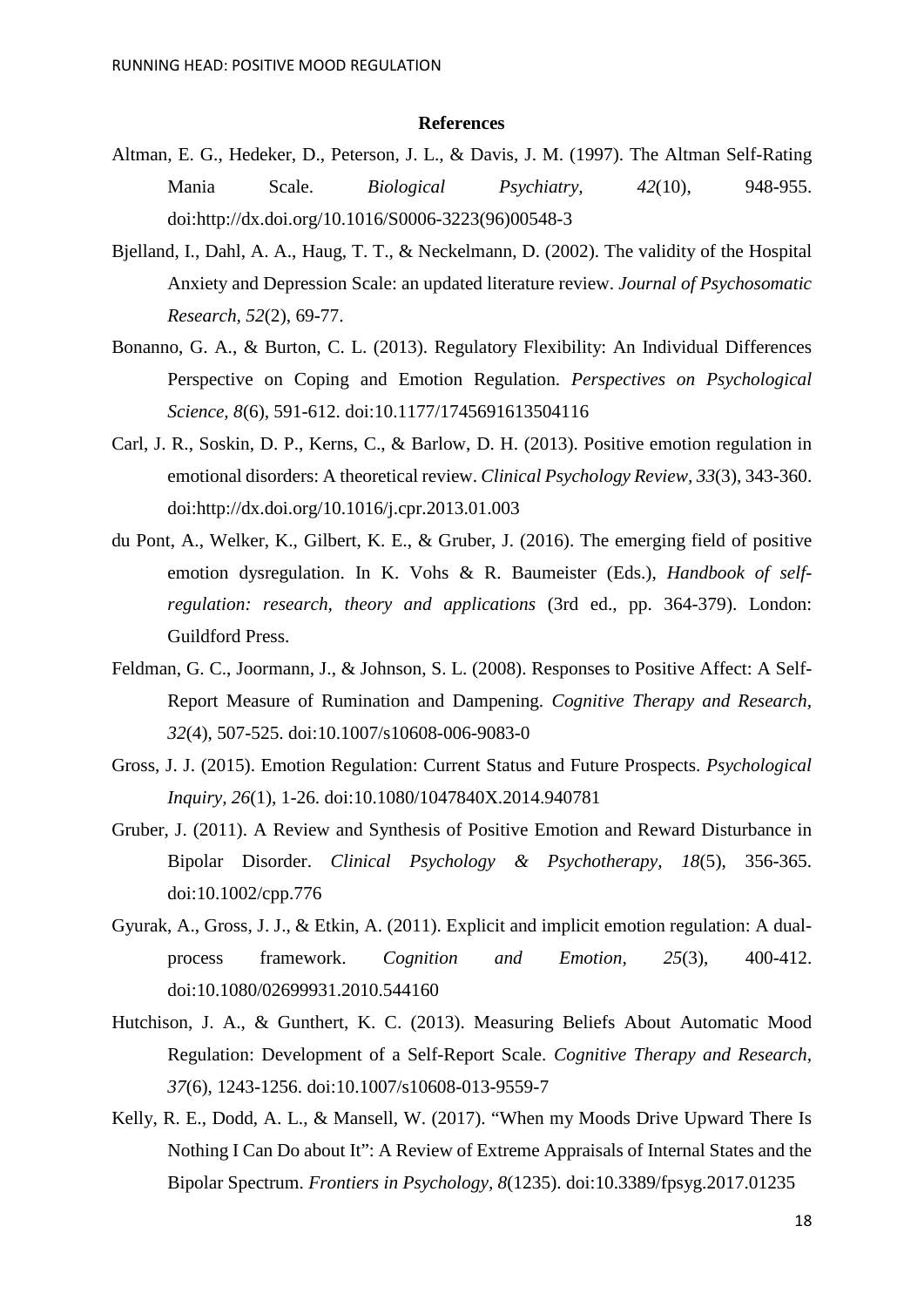- Kneeland, E. T., Dovidio, J. F., Joormann, J., & Clark, M. S. (2016). Emotion malleability beliefs, emotion regulation, and psychopathology: Integrating affective and clinical science. *Clinical Psychology Review*, 45, 81-88. doi:http://dx.doi.org/10.1016/j.cpr.2016.03.008
- Kneeland, E. T., Nolen-Hoeksema, S., Dovidio, J. F., & Gruber, J. (2016). Beliefs about emotion's malleability influence state emotion regulation. *Motivation and Emotion, 40*(5), 740-749. doi:10.1007/s11031-016-9566-6
- Knowles, R., Tai, S., Christensen, I., & Bentall, R. (2005). Coping with depression and vulnerability to mania: A factor analytic study of the Nolen-Hoeksema (1991) Response Styles Questionnaire. *British Journal of Clinical Psychology, 44*(1), 99-112. doi:10.1348/014466504X20062
- Kwapil, T. R., Miller, M. B., Zinser, M. C., Chapman, L. J., Chapman, J., & Eckblad, M. (2000). A longitudinal study of high scorers on the Hypomanic Personality Scale. *Journal of Abnormal Psychology, 109*(2), 222.
- Mackinnon, A., Jorm, A. F., Christensen, H., Korten, A. E., Jacomb, P. A., & Rodgers, B. (1999). A short form of the Positive and Negative Affect Schedule: evaluation of factorial validity and invariance across demographic variables in a community sample. *Personality and Individual Differences, 27*(3), 405-416. doi:http://dx.doi.org/10.1016/S0191-8869(98)00251-7
- McLaughlin, K. A., & Nolen-Hoeksema, S. (2011). Rumination as a transdiagnostic factor in depression and anxiety. *Behaviour Research and Therapy, 49*(3), 186-193. doi.org/10.1016/j.brat.2010.12.006
- Meads, D. M., & Bentall, R. P. (2008). Rasch analysis and item reduction of the hypomanic personality scale. *Personality and Individual Differences, 44*(8), 1772-1783. doi:http://dx.doi.org/10.1016/j.paid.2008.02.009
- Nelis, S., Luyckx, K., Feldman, G., Bastin, M., Raes, F., & Bijttebier, P. (2016). Assessing response styles to positive affect: One or two dimensions of positive rumination in the Responses to Positive Affect questionnaire? *Personality and Individual Differences, 89*(Supplement C), 40-46. doi:https://doi.org/10.1016/j.paid.2015.09.031
- Nolen-Hoeksema, S. (1991). Responses to depression and their effects on the duration of depressive episodes. *Journal of Abnormal Psychology, 100*(4), 569-582. doi:10.1037/0021-843X.100.4.569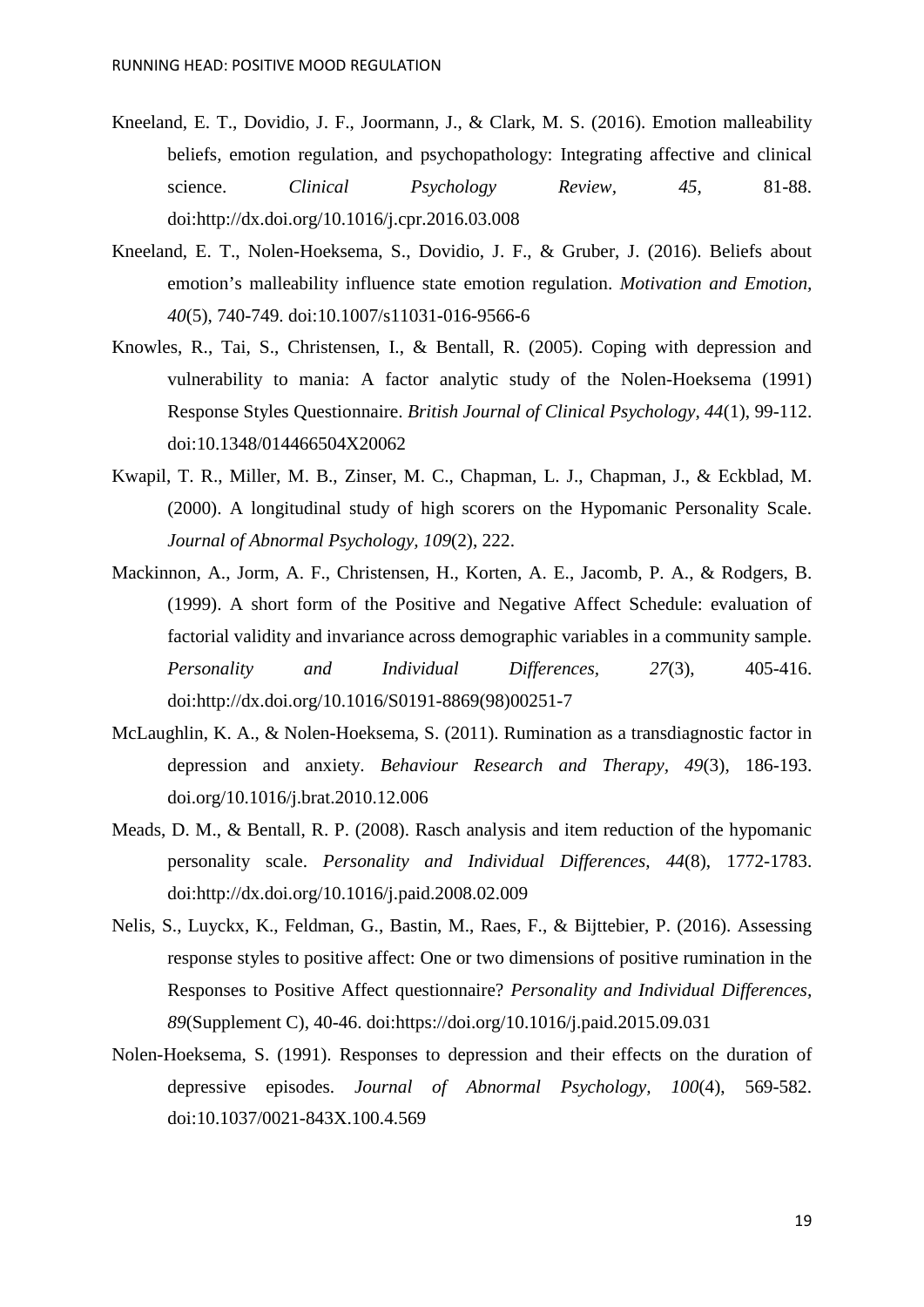- Osborne, J. W., & Costello, A. B. (2005). Best practices in exploratory factor analysis: Four recommendations for getting the most from your analysis. *Practical assessment, research & evaluation, 10*(7), 1-9.
- Tamir, M. (2009). What Do People Want to Feel and Why? *Current Directions in Psychological Science, 18*(2), 101-105. doi:doi:10.1111/j.1467-8721.2009.01617.x
- Tamir, M. (2016). Why Do People Regulate Their Emotions? A Taxonomy of Motives in Emotion Regulation. *Personality and Social Psychology Review, 20*(3), 199-222. doi:doi:10.1177/1088868315586325
- Thomas, J., & Bentall, R. P. (2002). Hypomanic traits and response styles to depression. *British Journal of Clinical Psychology, 41*(3), 309-313. doi:10.1348/014466502760379154
- Zigmond, A. S., & Snaith, R. P. (1983). The Hospital Anxiety and Depression Scale. *Acta Psychiatrica Scandinavica, 67*(6), 361-370. doi:10.1111/j.1600-0447.1983.tb09716.x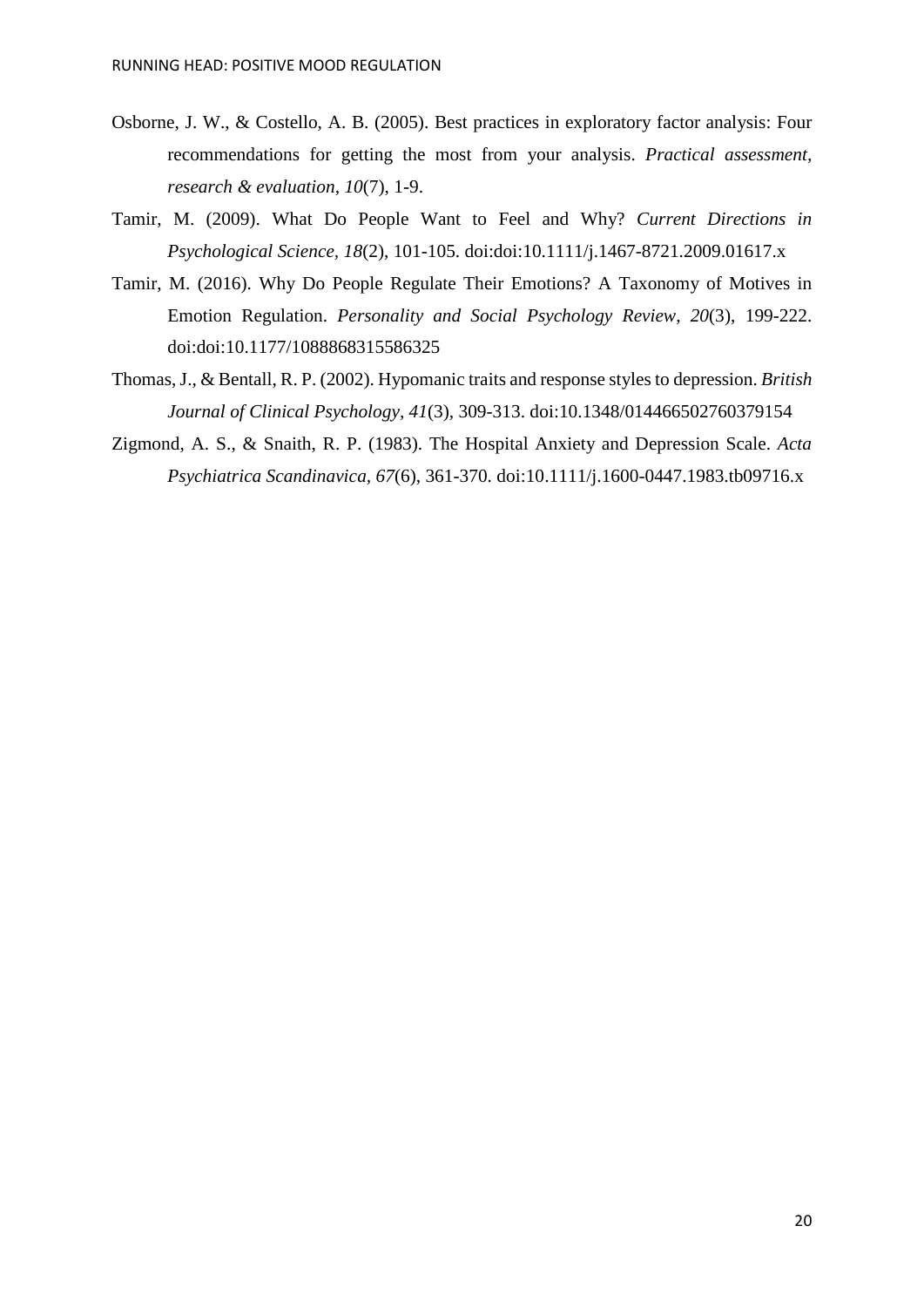Disclosure of interest statement: The authors report no conflicts of interest.

Acknowledgements: Dr Gilbert's work was supported by K23MH115074 (PI: Gilbert).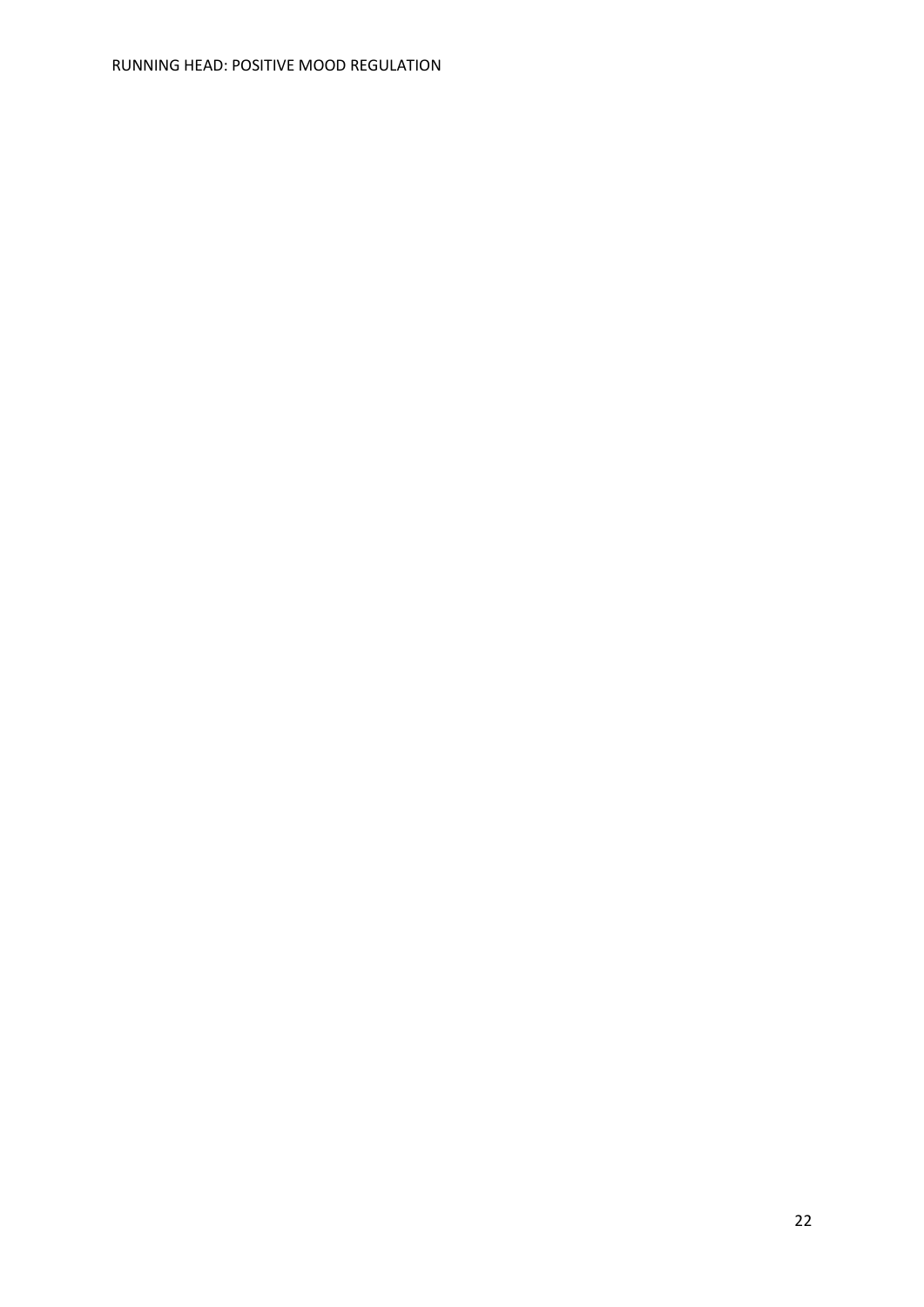| Variable               | Sample 1 |      |          | Sample 2 |      |          |
|------------------------|----------|------|----------|----------|------|----------|
|                        | M        | S.D. | $\alpha$ | M        | S.D. | $\alpha$ |
| <b>BAMR-PED</b>        | 55.3     | 8.9  | .83      | 58.5     | 8.53 | .83      |
| <b>BAMR-NE</b>         | 55.7     | 11.2 | .89      |          |      |          |
| <b>RPA Positive</b>    | 30.0     | 5.2  | .81      |          |      |          |
| Rumination             |          |      |          |          |      |          |
| <b>RPA</b> Dampening   | 16.3     | 4.8  | .79      |          |      |          |
| <b>RSQ Dangerous</b>   | 12.0     | 4.3  | .84      |          |      |          |
| Activities             |          |      |          |          |      |          |
| <b>RSQ Rumination</b>  | 57.5     | 12.6 | .90      |          |      |          |
| <b>RSQ</b> Adaptive    | 33.8     | 6.8  | .83      |          |      |          |
| Coping                 |          |      |          |          |      |          |
| PANAS-NA               | 9.9      | 4.8  | .89      |          |      |          |
| PANAS-PA               | 12.3     | 4.7  | .85      |          |      |          |
| <b>ASRM</b>            | 5.7      | 3.6  | .74      |          |      |          |
| <b>HADS</b> Anxiety    | 8.9      | 4.1  | .79      |          |      |          |
| <b>HADS</b> Depression | 6.5      | 4.3  | .84      |          |      |          |
| <b>HPS</b>             | 8.2      | 3.5  | .66      |          |      |          |

Table 1: Sample characteristics & Descriptive Statistics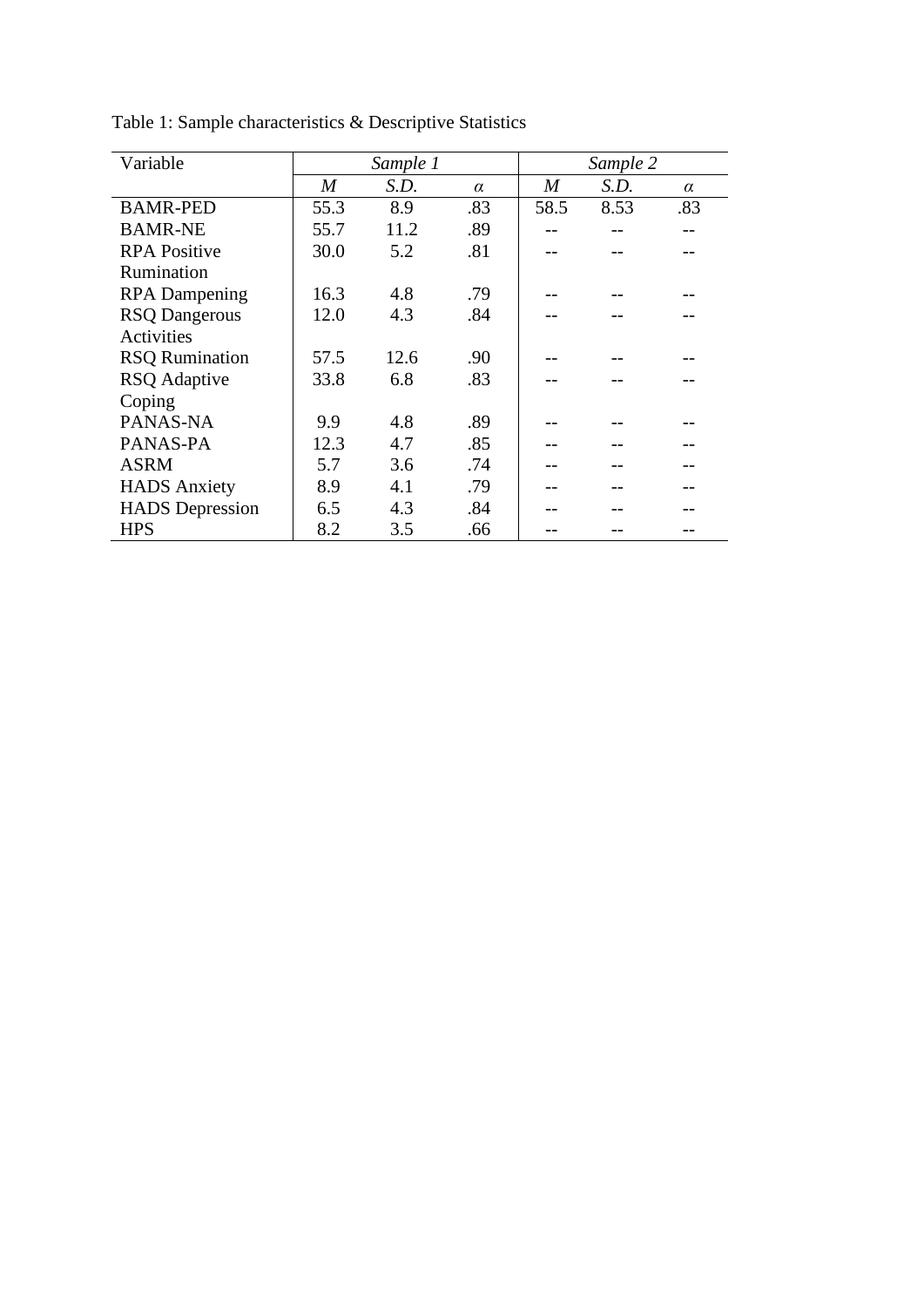Table 2: Hypothesis-driven correlations between selected variables (Sample 1)

| Variable                        | <b>BAMR-PED</b><br><b>BAMR-NE</b> |         | <b>BAMR-PED</b> |  |
|---------------------------------|-----------------------------------|---------|-----------------|--|
|                                 |                                   |         | Partial         |  |
|                                 |                                   |         | correlation     |  |
|                                 |                                   |         | controlling for |  |
|                                 |                                   |         | <b>BAMR-NE</b>  |  |
| <b>BAMR-PED</b>                 |                                   |         |                 |  |
| <b>BAMR-NE</b>                  | $.33*$                            |         |                 |  |
| PANAS-PA                        | $-.26*$                           | $.24*$  | $-.37*$         |  |
| PANAS-NA                        | $-.37*$                           | $-.34*$ | $-.29*$         |  |
| <b>RPA</b> Dampening            | $-.27*$                           | $-.39*$ | $-.17*$         |  |
| <b>RPA Positive Rumination</b>  | $-.09$                            | .03     |                 |  |
| <b>RSQ</b> Adaptive Coping      | $-.11$                            | $.33*$  |                 |  |
| <b>RSQ Dangerous Activities</b> | $-.40*$                           | $-.30*$ | $-.34*$         |  |
| <b>RSQ Rumination</b>           | $-.19*$                           | $-.57*$ | $-.02$          |  |
| <b>ASRM</b>                     | $-.37*$                           | .02     |                 |  |
| <b>HADS</b> Depression          | $-.39*$                           | $-.52*$ | $-.27*$         |  |
| <b>HADS</b> Anxiety             | $-.32*$                           | $-.55*$ | $-.18*$         |  |
| <b>HPS</b>                      | $-.29*$                           | $-.24*$ | $-.23*$         |  |

\* Significant after adjusting *p* using Holm-Bonferroni correction

Partial correlations were only conducted where the dependent variable was significantly correlated with both BAMR measures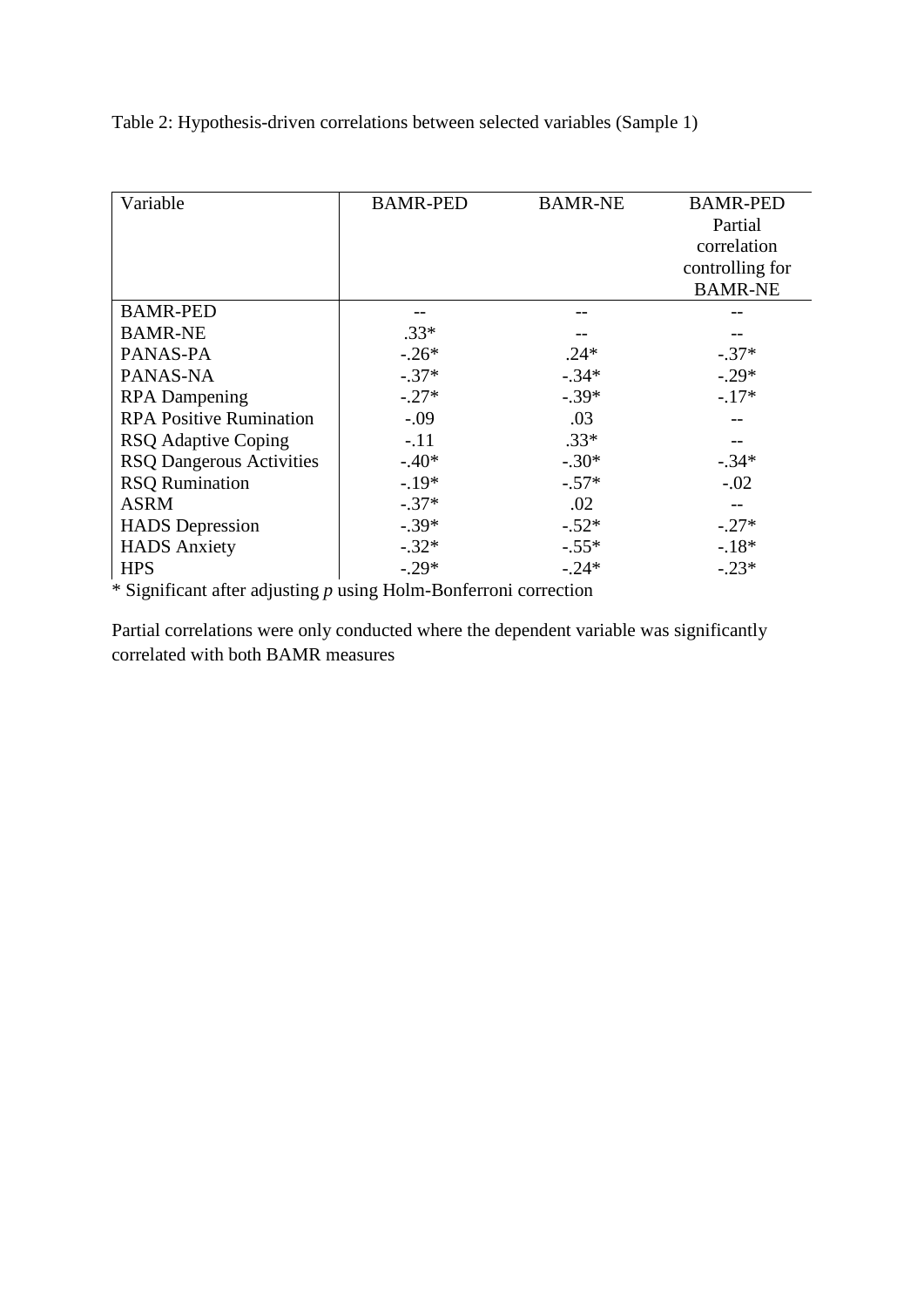Beliefs about automatic mood regulation – positive emotion (BAMR-PE) scale

This is a questionnaire to find out what people believe about **positive** emotions or feelings. Please answer the statements by giving as true a picture of your own beliefs as possible. Of course, there are no right or wrong answers. *Remember, the questionnaire is about what you believe, not about what you actually or usually do.* 

To help you focus on beliefs, all items start with the phrase, "*When I'm excessively happy, full of energy, and/or excited, I believe that...*" Please respond by marking the appropriate number:

- 1. Strongly disagree
- 2. Mildly disagree
- 3. Agree and disagree equally
- 4. Mildly agree
- 5. Strongly agree

When I'm *excessively* happy, full of energy, and/or excited I believe that...

1. Feeling my usual self will just naturally happen with some time.

2. Doing something productive will help feel my usual self. (filler)

3. This good mood could go on and on. (r)

*4. My body knows how to calm itself down.\** 

5. These feelings are justified (filler)\*

*6. I often feel less excited without even trying.*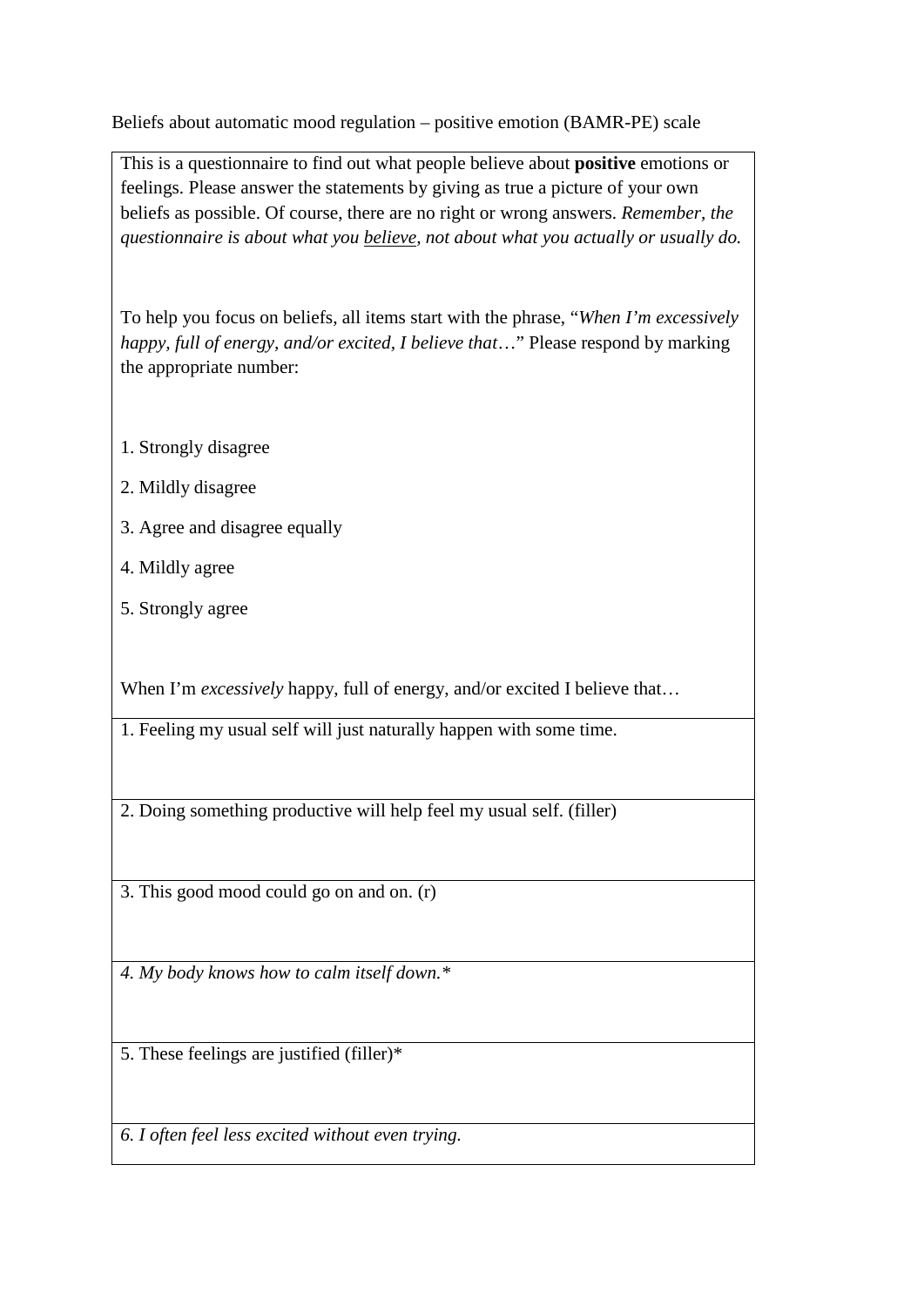7. Strong feelings only last a short period of time.\*

8. I've learned to cope well with these feelings. (filler)\*

9. Sometimes these feelings take care of themselves.\*

10. Exercising will help me feel emotionally balanced. (filler)

11. I'll feel my usual self if I let my emotions take their natural course.

12. I'll bounce right back with a bit of time.\*

13. I'll feel this way for a long time. (r)\*

14. Religion will help me cope. (filler)\*

15. Dealing with these feelings will take a lot of work.  $(r)^*$ 

16. I won't feel my usual self unless I try to control my mood. (r)

17. This reaction is normal. (filler)\*

18. My feelings sometimes even themselves out on their own.

19. Balancing these good moods usually takes some conscious effort. (r)